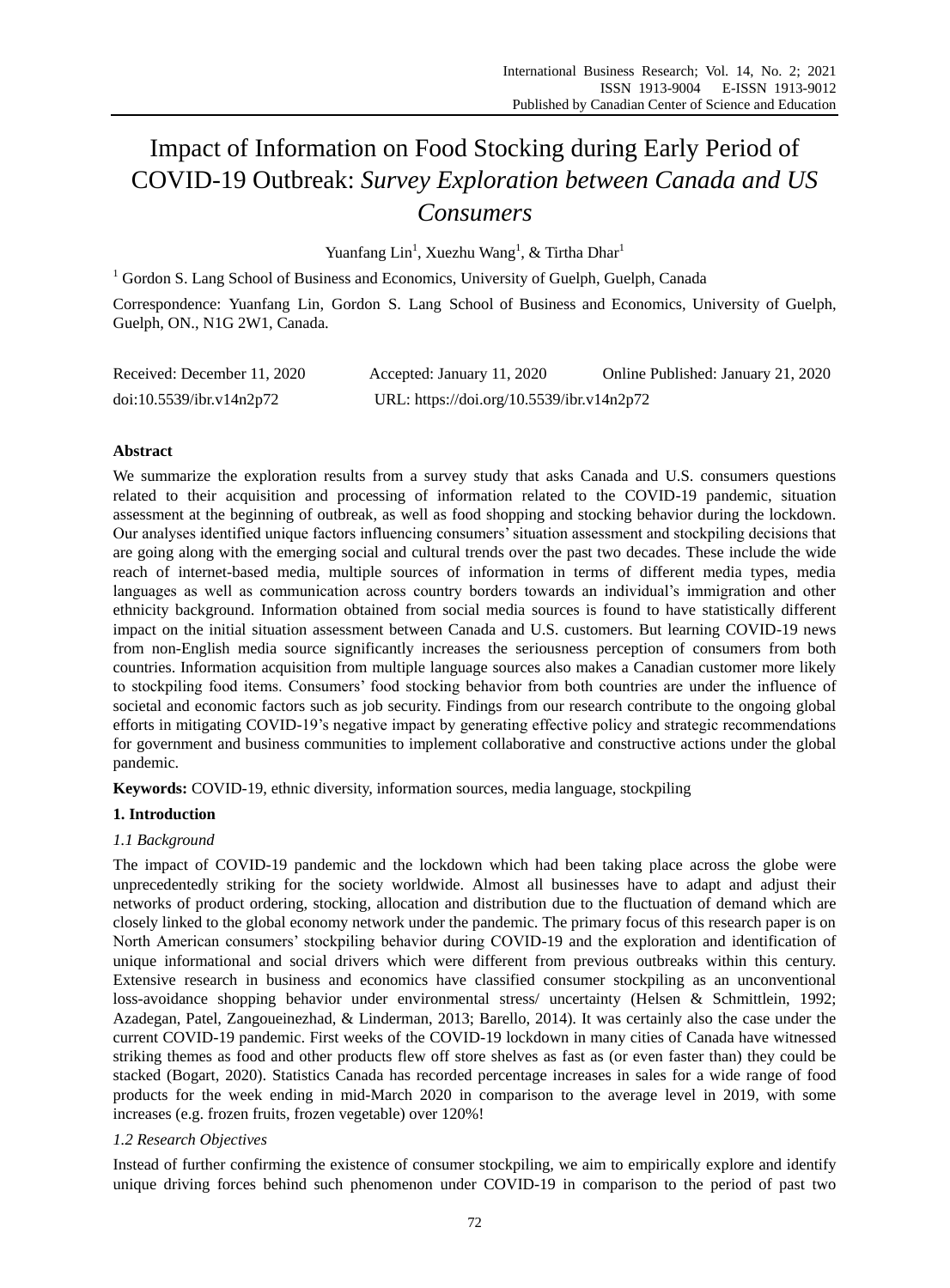pandemic outbreaks (SARS, HIN1) the human society had experienced since the beginning of this century. Those forces could be corresponding to the emerging social-economic trends developed during the same time period (the past two decades). The specific research questions we are investigating include: How did consumers acquire and process information related to COVID-19 at the beginning of outbreak? How would such information process influence consumers" shopping behaviour under lock down? What kind of consumers are more likely to stockpile? Unlike existing studies (Sterman & Dogan, 2015) on consumer stockpiling and business operation under short-term environmental stresses (e.g. hurricane), the widespread outbreak of COVID-19 may lead to global shortages of product supply on a much larger scale, making it increasingly more difficult for retailers to satisfy demands using conventional measures such as increasing order from suppliers or shifting inventory around networks. It calls for a systematic adjustment in both the information communication strategy and marketing distribution channels to combat the negative impact on society due to the COVID-19 pandemic. Answers to our research questions would be highly valuable to policy makers and business managers to implement collaborative and constructive actions to maintain the social welfare under pandemic. Our study thus contributes to the global efforts in mitigating COVID-19"s negative impact from social, economy and policy perspectives.

#### *1.3 Overview of Research Findings*

Using results from a multi-round survey administered on Qualtrics survey platform towards Canadian and U.S. participants recruited through Amazon MTurk cloud service, we present empirical evidences that the growing reach of online media over the past two decades are having much more significant influences on consumers" initial assessment regarding the seriousness of COVID-19 pandemic in comparison to traditional media types. The growing demographic diversification in the North American society also generates potentially multiple sources of information acquisition and sharing about COVID-19 which include but are not limited to various media sources, different media languages, and communication within and across the residential country borders. Acquiring and exchanging COVID-19 news via multiple sources tend to let a consumer have an early perception of a more serious pandemic outbreak which could in turn drive the food stockpiling decision. Noticeable differences were found between U.S. and Canadian residents when it comes to the initial situation assessment at the beginning of outbreak. As it got past the initial outbreak, consumers" decision to stockpiling during the lockdown period is found to be driven less by information sources, but rather due to the choice of shopping mode (online vs offline), concerns over pandemic related social issues (e.g. job security) and specific demographic characteristics (e.g. gender, ethnicity).

#### **2. Literature Review**

This paper is primarily connected with economics and business studies on the drivers and determinants of consumers shopping and stockpiling behaviour under various market and situational conditions.

#### *2.1 Consumer Food Stockpiling under General Economic Conditions*

Price promotion has long been identified as a common drive for consumers' stockpiling behaviour. In particular, a low promotion environment tends to attract consumers to stockpile (Bell, Chiang, & Padmanabhan, 1999; Gupta, 1988; Helsen & Schmittlein, 1992) while seeking optimal solution to the household inventory (Assuncao & Meyer, 1993; Boizot, Robin, & Visser, 2001; Hendel & Nevo, 2006). In the context of retail operations management, consumer stockpiling behaviour has been identified as heterogeneous segments" responses under the high-low (HILO) pricing environment (Blattberg, Eppen, & Lieberman, 1981; Breiter & Huchzermeier, 2015). Stockpiling consumers value monetary savings over convenience and are willing to stockpile their inventory, postpone purchases, or buy lower quantities, depending on the promotion available facing price variability in a HILO environment (Ho, Tang, & Bell, 1998). Studying how consumers respond to promotions through stockpiling has been found to benefit retailers and manufacturers by information sharing (Iyer & Ye, 2000) and the reduction of production planning costs (Huchzermeier, Iyer, & Freiheit, 2002).

#### *2.2 Consumer Food Stockpiling under Environmental Stress*

Extensive researches have been investigating consumer stockpiling behaviour under various dimensions of environmental uncertainty originated from financial situation, economic event, and other external factors such as natural disaster (Wernerfelt & Karani, 1987). Environmental changes due to financial and economic events have been noticeably found to precipitate significant stress on consumers to engage in stockpiling behaviour (Hobson et al., 1998). Tokar, Aloysius, Williams, and Waller (2014) finds the bias toward over-ordering relative to optimal orders, while Sterman and Dogan (2015) study hoarding and phantom ordering under anticipated demand shock. Both studies indicate that environmental stress stimulates the impulse to stockpile in preparation for uncertain outcomes (Sweeny & Shepperd, 2007). Behaviour research has identified the dilemma that facing financial stress,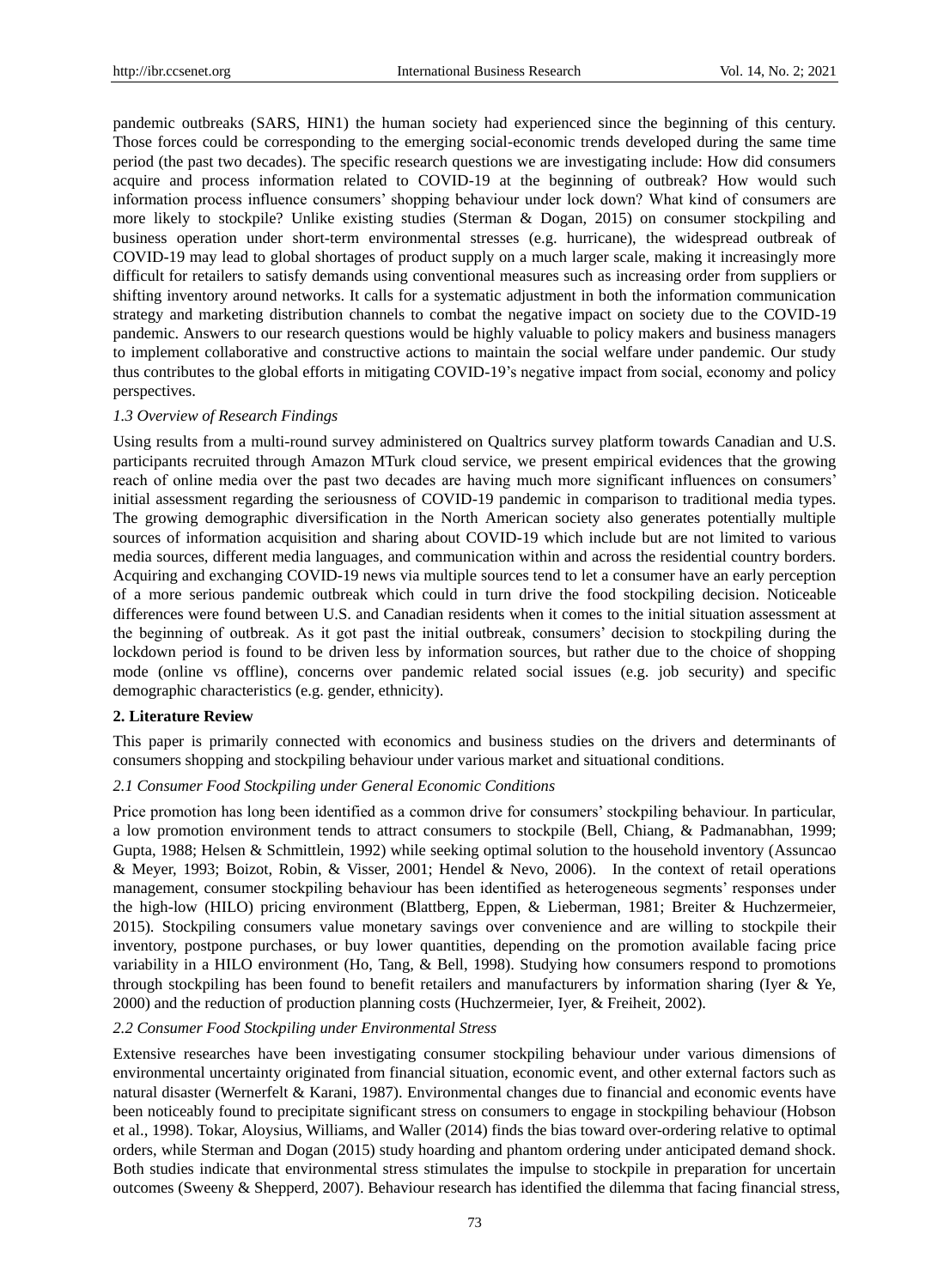consumers may be incentivized to stockpile to take advantage of promotional prices; however, financial resources may limit consumers' ability to stockpile (Bendoly & Hur, 2007).

There is another stream of research on consumer irrational stockpiling, hoarding or panic buying behaviour associated with major natural disasters and humanitarian crisis (hurricane, earthquake) where many consumers buy unusually large amounts of product to avoid possible future shortage due to supply disruption. Unlike store or brand promotion-triggered stockpiling, disaster triggered stockpiling behaviour contains more irrational factors and can be treated as an unconventional inventory accumulation action for reducing potential losses (Hendricks, Jacobs, & Singhal, 2019; Snyder et al., 2015). Fear of the unknown is reflected in panic buying behaviours as consumers channel their lack of knowledge about crises into behaviours perceived as comforting, providing security or that alleviate stress (Elmore, 2017).With limited information and time for thinking and judging the situation during disasters, the fear of commodity scarcity becomes contagious and the distorted facts and exaggerated misinformation will increase stockpiling behaviour and purchase acceleration (Zheng, Shou, & Yang, 2020). Panic buying often leads to large quantities of necessities and medical supplies being purchased from vendors, and vastly limiting or even eliminating availability such that individuals and vulnerable groups, including the elderly or poor, are prevented from accessing them as they would normally do (Besson, 2020). As there are no broadly researched modern pandemics outside of SARS in 2003, which was fairly localised in its presentation, research on COVID-19 will be formative for understanding and perhaps anticipating the future of shock and crisis research (Loxton et al., 2020). Research conducted by Yuen, Wang, Ma, & Li (2020) in response to the coronavirus established four key factors causing panic buying: (1) perception, (2) fear of the unknown, (3) coping behaviour and (4) social psychology.

## *2.3 Information-Related Drivers behind Consumer Food Stockpiling under COVID-19*

Behavioural economics illustrates the effect of an information cascade, whereby consumers within a network are influenced by the behaviours and decisions of others (Easley & Kleinberg, 2010). With limited information and time for thinking and judging the situation during disasters, the fear of commodity scarcity becomes contagious and spreads expeditiously over media channels (e.g., social media, TV, radio, newspaper). Distorted facts and exaggerated misinformation will increase stockpiling behaviour and purchase acceleration and deteriorate the situation (Chen et al., 2020). Such information-related impact on consumers" food purchase and stocking behaviour is expected to become more prominent considering the evolution of media development and consumption in North America during the past two decades  $(2000 - 2020)$ , in particular, compared with the time of SARS outbreak (2003) and H1N1 (2011), which were the past two pandemic outbreaks the human society had experienced since the beginning of this century.

## *2.4 Research Contribution*

This paper focuses on exploring factors influencing COVID-19 information acquisition, process and exchange which are closely tied to consumers" demographic and ethnic background, as well as the emerging social trends in the past two decades. To our best knowledge, there has not been study from such angle to investigate the informational impact on consumers" purchasing and stockpiling behaviour during COVID-19 pandemic. We formally develop our research hypothesis in the next section.

## **3. Conceptual Framework**

The overall conceptual framework of our study is illustrated by Figure 1 which is followed by detailed discussion of each research hypothesis.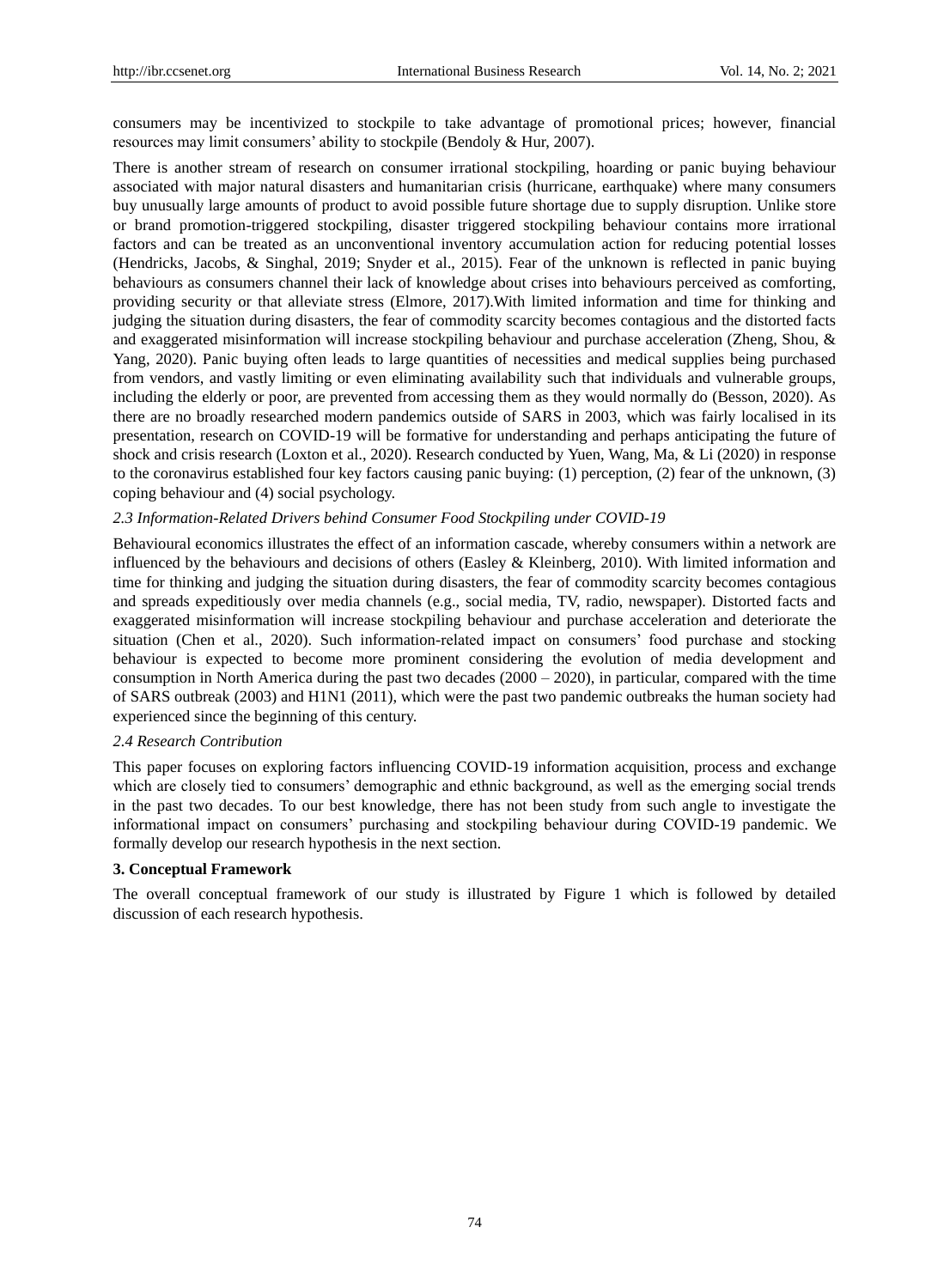



#### *3.1 Impact of Media Types*

Figure 2 displays the reach evolution of different media types in Canada from 2001 to 2019. By 2019, internet media has achieved near 100% reach in Canada, while the reach of traditional media including newspaper and magazine have experienced significant decline (below 50% by 2019) in comparison to the periods during the past two outbreak in this century. Similar observation can be made in the U.S. (Figure 3) where internet users reached 312 million in 2019, which was up from nearly 287 million in 2017 and represented over 95% of total population (328.2 million according to statista.com). Marketing research has found the increase of "search online, purchase offline" pattern of consumer shopping behavior in a wide variety of markets and product categories (Zhuang, Leszczyc, & Lin, 2018).





*Note*: Figure 2 was generated by the authors using raw data  $2001 - 2019$  from IAB Canada.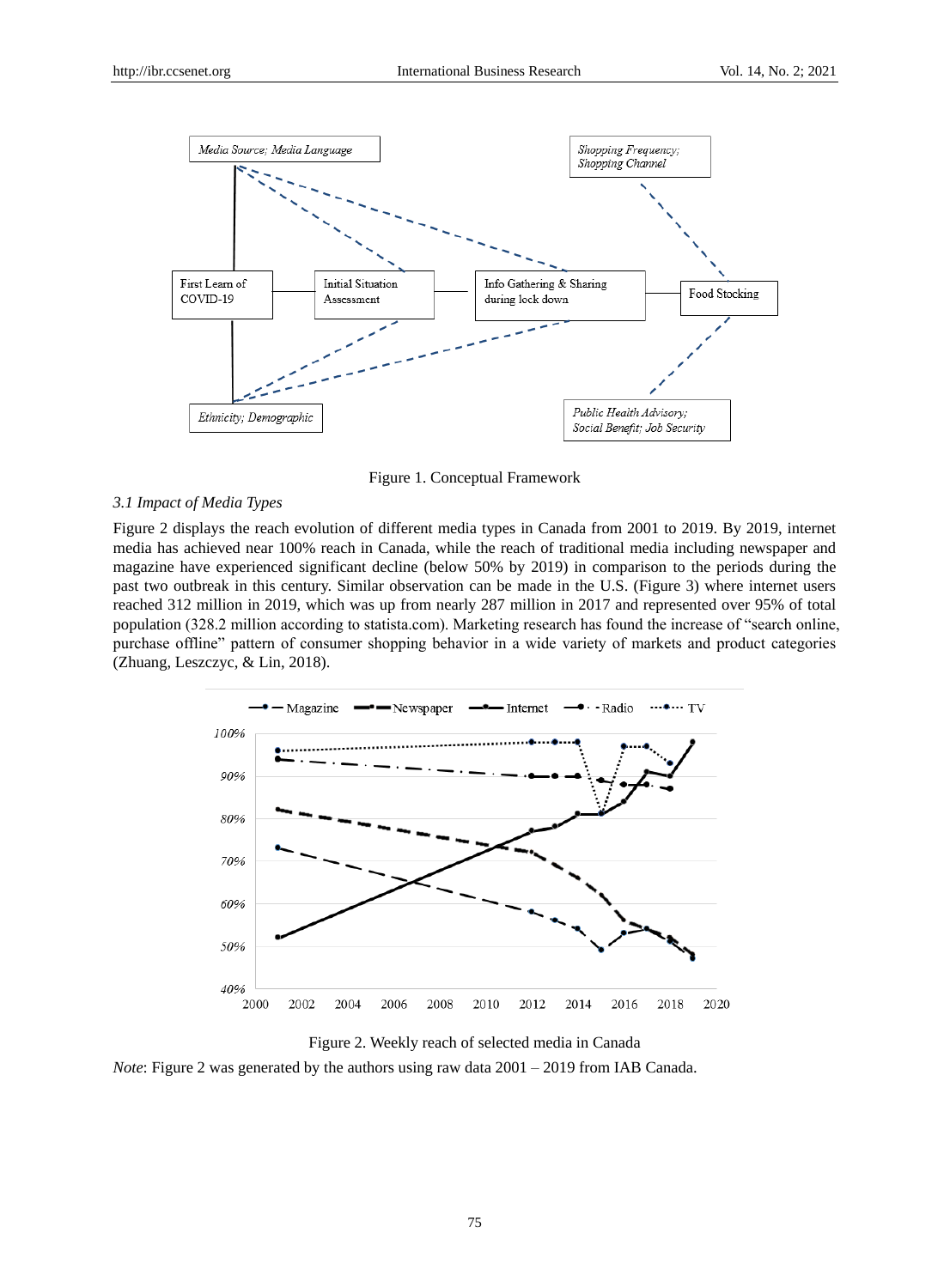

Figure 3. Number of internet users in the United States from 2000 to 2019 (Internet World Stats)

We believe that the rise and decline of those different media types will in turn affect how consumers obtain COVID-19 related information which would have been different from decades ago. Formally, we state our first hypothesis as:

Hypothesis #1: Information obtained via online media source has greater impact on consumers" initial situation assessment regarding COVID-19 (in comparison to the traditional media types).

## *3.2 Impact of Media Languages*

Another trend that was developing along the same time span  $(2000 - 2019)$  is the growing number of immigrants in both countries with the upward trend more prominent for Canada as indicated by Figure 4. Along with the growing number, the latest census in Canada (2016) also indicates high retention rate of immigrant mother tongues at home as summarized by Figure 5. We can interpret Figures 4 & 5 as that nearly 80% (El-Assal, 2020) of Canadians could be speaking mother tongues at home which are different from English or French as the country"s official language especially at work. Noticeably Canadians across the country have been experiencing lock down of various forms during the majority time of the past (nearly) half year (March – September, 2020), which makes a quite blurry line between gathering information from home or from work. A similar usage pattern of mother language by immigrants at home was observed in the U.S. from a recent survey on immigration trends and language conducted by Pew Research Center (Scamman, 2019).



Figure 4. Number of immigrants (in 1,000s) in Canada from 2001 – 2019 (Statista.com)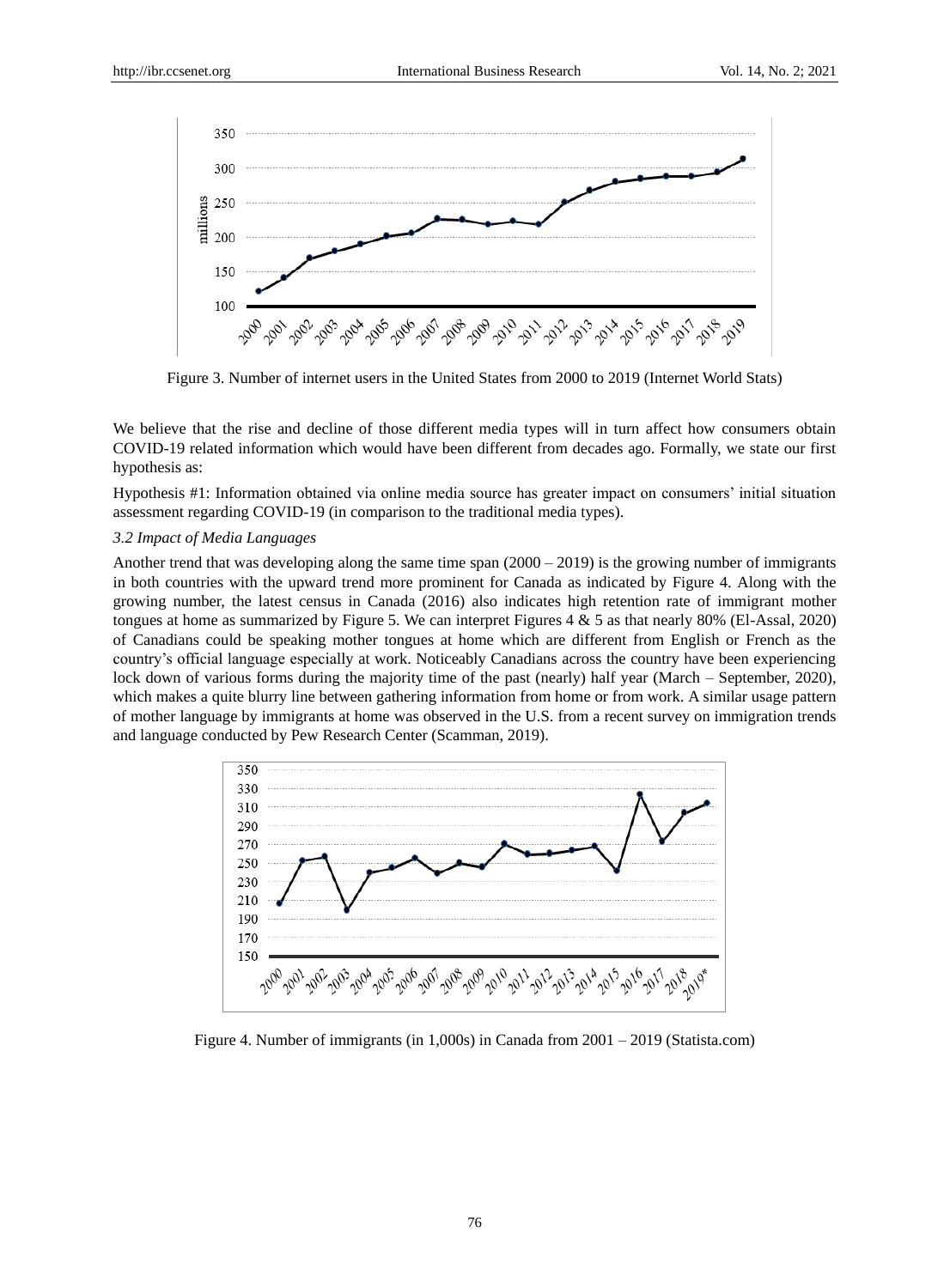

Figure 5. Full or partial retention rate for the 22 main immigrant mother tongues in Canada (Census 2016)

The ethnicity and language diversity would clearly influence consumers" preferred language of media consumption (see Figure 6 for Canadian consumers). On the flip side, the multiple media language sources may also add to government authority"s concern with regards to the spread of fake news or misleading information about COVID-19, which was labelled by World Health Organization (WHO) as "infodemic" (Charlton, 2020). We now formally state the second hypothesis for empirical investigation:

Hypothesis #2: Information from multiple language sources would increase the level of seriousness in consumers" initial COVID-19 situation assessment.





## *3.3 Impact of Information Exchange*

The outbreak and lockdown allowed consumers to spend more time online for various activities as found out in the McKinsey COVID-19 Consumer survey of over 6000 participants during March 27-29, 2020 (Figure 7). Meanwhile the unique character of ethnicity and mother-language diversity also created additional channel of information exchange. One of the co-authors personally experienced the following scenario: around January 2020, he started forwarding his parents (at that time resided outside Canada) media reports in English covering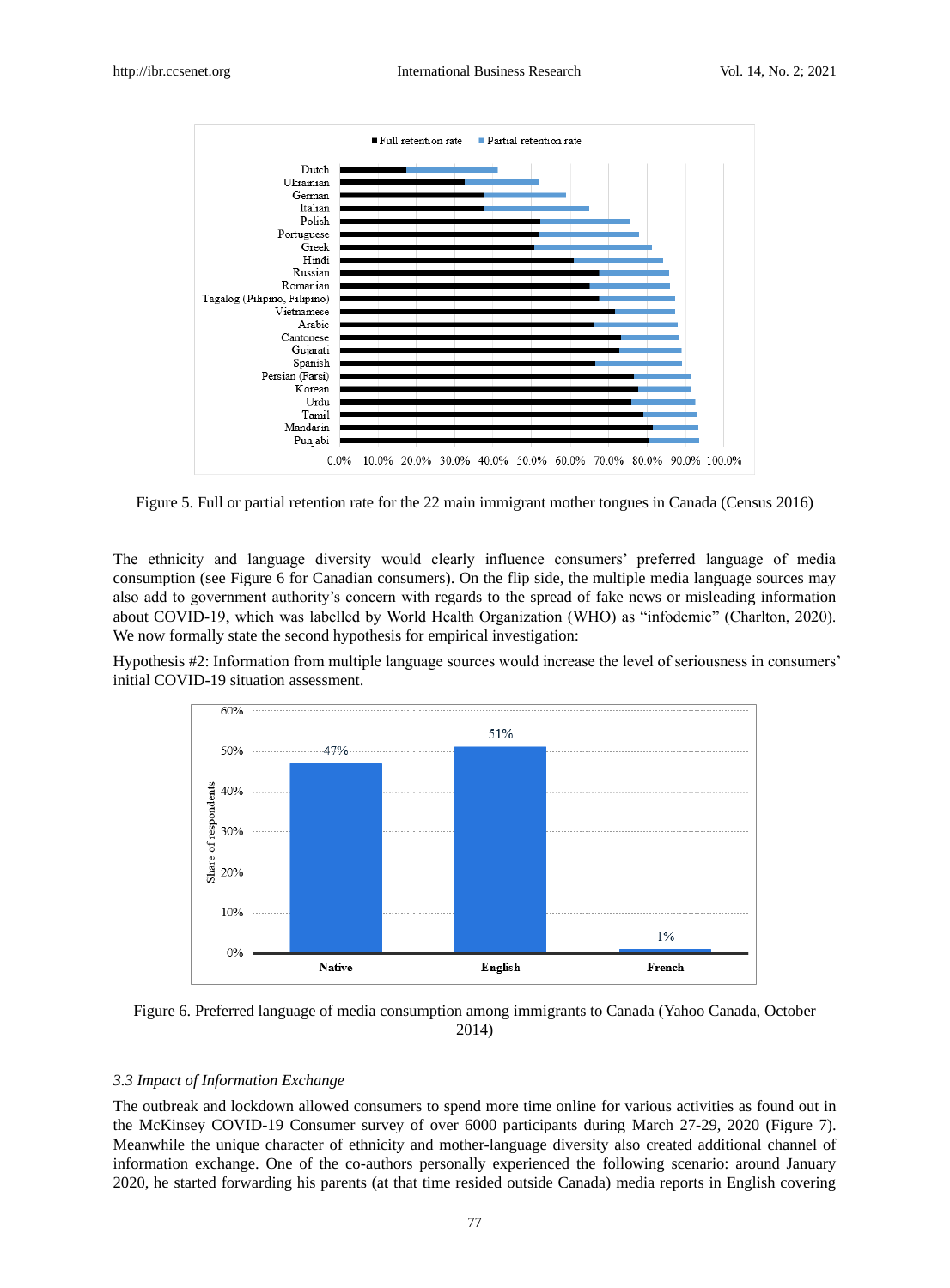the COVID-19 outbreak at his parents" country of residence, urging them to take necessary precautionary measures. Turning the clock to March 2020, it was the turn of his parents who were busy forwarding him media reports (in their mother language) about the outbreak in Canada with similar warning message of necessary stocking in preparation for lock down. We suspect that given the huge proportion of immigrant populations in North America as discussed earlier, such pattern of multiple information exchange would play an important role in customers" stockpiling decision during the pandemic outbreak. Formally, we state the third hypothesis as:

Hypothesis #3: Information exchange from multiple sources especially those outside the country of residences would increase consumer"s propensity of food stockpiling*.*



Figure 7. Change in time spent on selected activities during pandemic (% of respondents)

## *3.4 Other Societal Impacts*

Finally, the COVID-19 pandemic has indeed stirred up a wide range of social-economic issues/ concerns including but are not limited to social distancing, border closure, reduced international supply cargos, job security, and social benefits (Shapira, Coco, & Sorbara, 2020). Our final hypothesis suggests that how concerned a consumer is regarding the COVID-19 related social-economic issues would contribute to the psychological drives behind the unconventional stockpiling under the pandemic.

Hypothesis #4: A consumer who is more concerned about COVID-19 related social-economic issues is more likely to engage in food stockpiling.

## **4. Research Methodology**

The analyses presented in this paper are based on primary data collected from two rounds of consumer survey study. The purpose of study is to investigate consumer information acquisition and exchange regarding COVID-19 pandemic, the impacts on initial perception of the outbreak and the stockpiling decision during grocery purchase. The surveys are administered online via Qualtrics platform and the participants are anonymously recruited from Amazon Mechanic Turk (MTurk) crowdsourcing marketplace. All respondents are required to be US or Canadian residents, fluent in English, and 18 or older.

## *4.1 Online Survey 1*

The first round of survey was conducted in June 2020. The survey period is of great interest because for our primary geographic area of research focus, North America, initial outbreak and lock down of various forms typically occurred around mid - March of 2020 as summarized by Table 1. As time approached the end of June, most provinces or territories in Canada have been experiencing outbreak and lockdown for nearly 3 months and there had been discussions regarding various plans of re-opening (Rocca, 2020). Survey participants during this period are expected to have more time and more stable mindset to recall experiences at the beginning or early period of outbreak and to provide more reliable survey responses.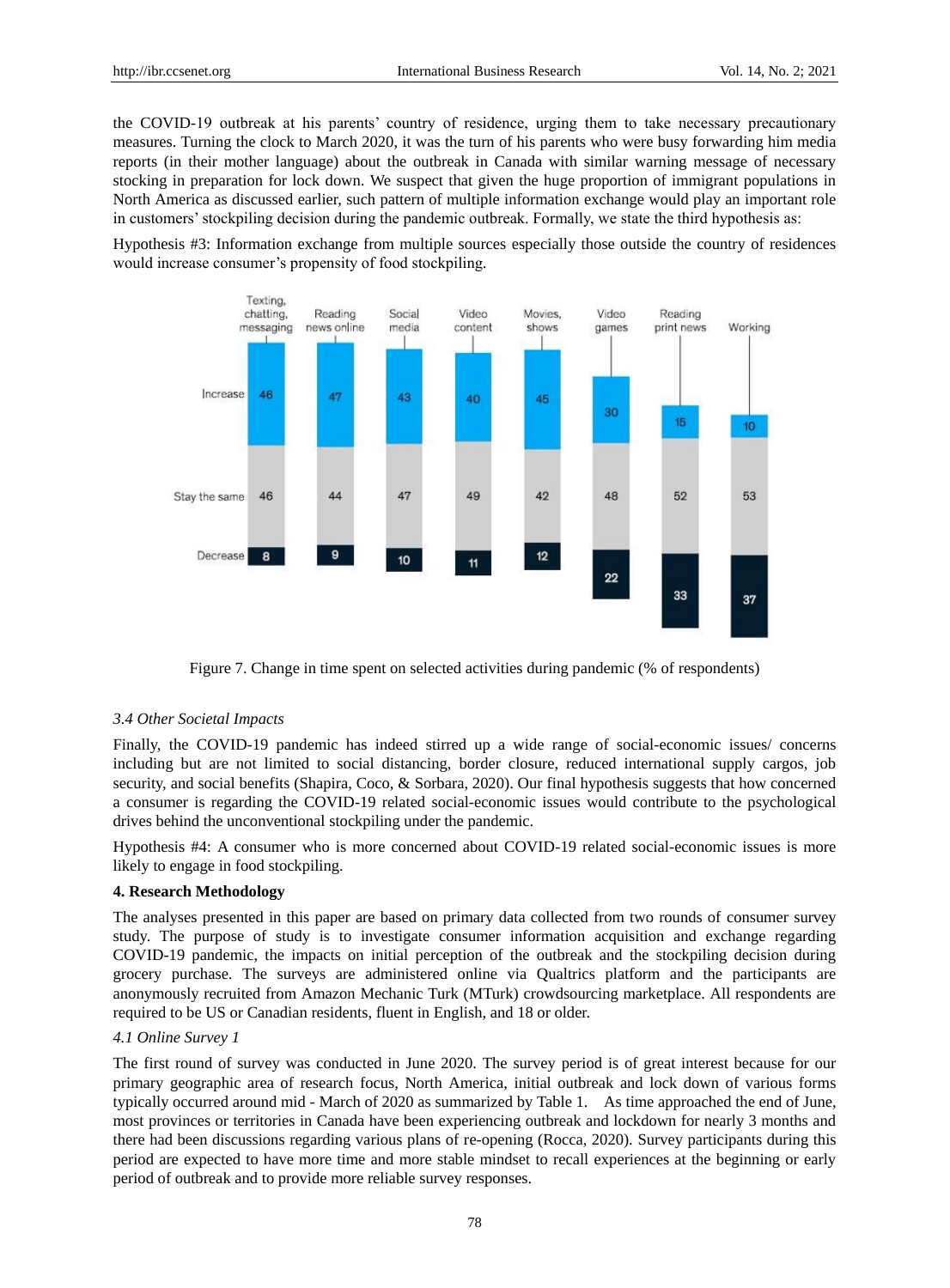| Province/Territory           | <b>State of Emergency Declared</b> |
|------------------------------|------------------------------------|
| Quebec                       | 12-Mar                             |
| Prince Edward Island         | $16-Mar$                           |
| Alberta                      | $17-Mar$                           |
| Ontario                      | $17-Mar$                           |
| British Columbia             | 18-Mar                             |
| Newfoundland and Labrador    | $18-Mar$                           |
| <b>Northwest Territories</b> | $18-Mar$                           |
| Nunavut                      | $18-Mar$                           |
| Saskatchewan                 | $18-Mar$                           |
| Yukon                        | 18-Mar                             |
| New Brunswick                | $19-Mar$                           |
| Manitoba                     | $20-Mar$                           |
| Nova Scotia                  | $22-Mar$                           |

Table 1. Provincial/ Territorial lock down time due to COVID-19 (Canada)

*Note*: McCarthy Tetrault, COVID-19: Emergency Measures Tracker, June 18, 2020.

Besides general demographics, most questions of interest in Survey 1 asked participants about the calendar month, media source and language, as well as personal information sharing when they learned of COVID-19 the "first time", which were followed by asking participants to recall their initial perception of the outbreak situation and the likelihood of food shortage in the following two key questions:

- When you first learned of the COVID-19, how likely do you think it will become a serious situation that leads to state of emergency and lock down? Provide your answer in a scale of 1-7 with 7 being the most serious.
- At the start of lock down, how likely do you think there will be a food shortage in the community where you reside? Provide your answer in a scale of 1-7 with 7 being the most likely.

## *4.2 Online Survey 2*

The second round of survey was conducted in August 2020. Participants were asked questions regarding the frequency, media source and language, as well as forms of personal contacts taken to obtain and share the updates of COVID-19 related information after 3 months of outbreak and lock down. These were followed by questions exploring participants" shopping frequency, choice of shopping channel (online versus offline), and monetary spending during the outbreak. Consumers" tendency of stockpiling were measured by answers provided to key questions including:

- Do you (or your household) store more food during pandemic than you used to?
- Using the food stocked during this pandemic, my family/ household can survive for about \_\_\_\_\_\_\_\_\_ weeks.

314 respondents were collected for Survey 1 with exactly 50-50 split between US and Canadian residents. Respondents for Survey 2 include 151 US residents and 153 Canadian residents.

# **5. Empirical Analysis**

## *5.1 Survey 1 Data Analysis*

5.1.1 Information Acquisition at the Beginning of Outbreak

Although the initial outbreak on the other side of world occurred between November to December 2019, responses from survey 1 indicate that the average American or Canadian learned of COVID-19 the first time in between December 2019 to January 2020. Figure 8 illustrates the distribution of media source from which a US versus Canadian resident learned of COVID-19 the very first time.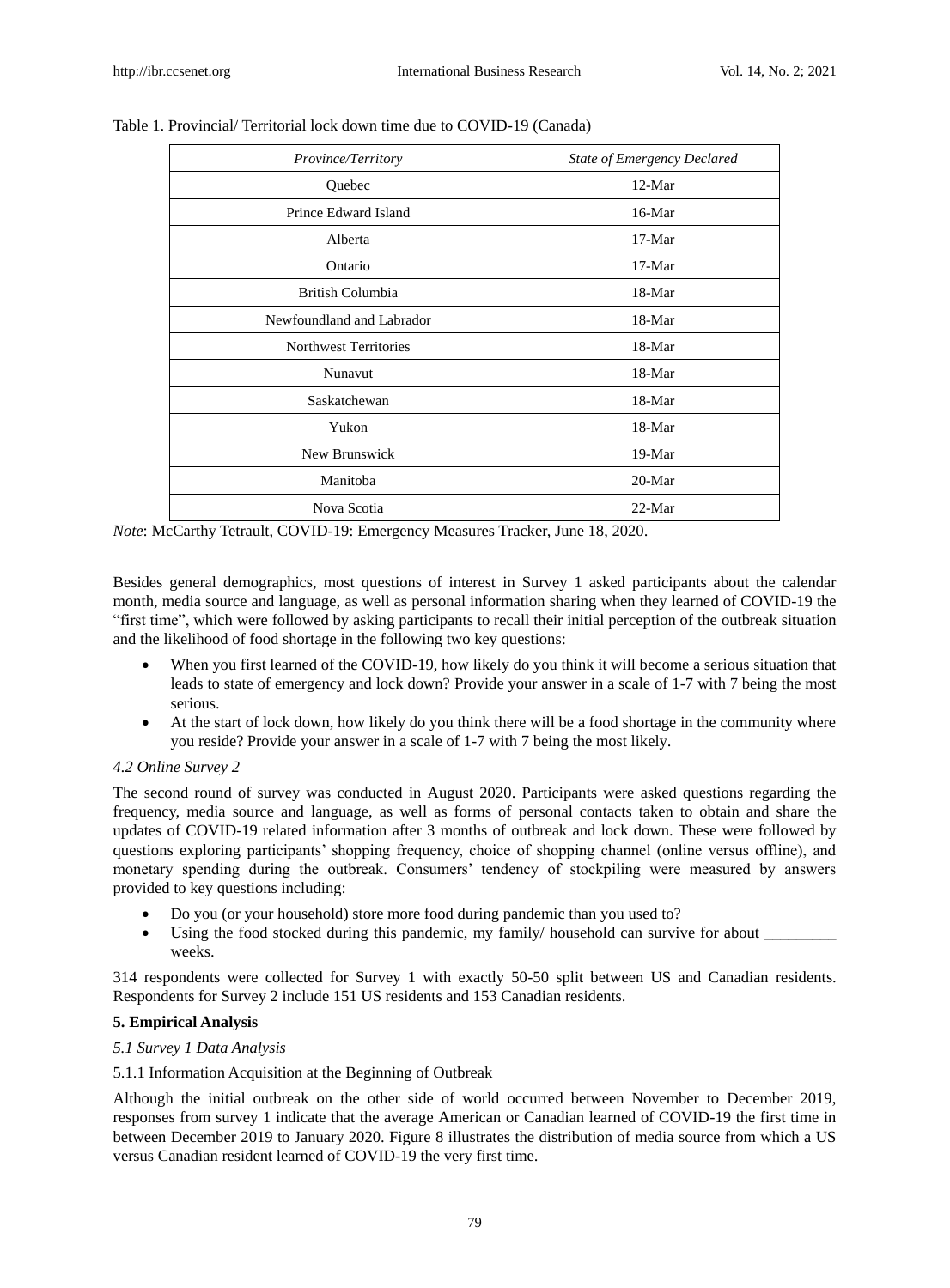

Figure 8. Media Source from which a survey 1 participant learned of COVID-19 the first time

For survey participants in both countries, social media and TV were the top two media sources from which they initially learned of COVID-19. A big contrast between these two countries is that, over 20% (32 out of 157) Canadian participants learned of COVID-19 the first time from newspapers, which is statistically significant (P<0.05, one-tailed) and greater than the portion (13%) from American participants. Data collected by Survey 1 also suggests two other differences between US and Canadian participants regarding the initial learning of COVID-19 related news. Over 10% of respondents in Canada learned of COVID-19 the first time from non-English media report, for American respondents the proportion is 7% with the difference being marginally significant (P< 0.1, one-tailed). Such difference could be attributed to the fact that both English and French are the official languages in Canada. However, 11% of respondents in Canada stated that their "*initial learning of COVID-19 also includes information passed on to me by people from countries outside my residence*." This percentage is much higher than that of American respondents (4%) with the difference being highly significant (P<0.01, one-tailed). Considering the almost 2 months of "information accumulation" (from initial outbreak on the other side of the world to the first time an American or Canadian resident learned of COVID-19), we are interested to see if this particular channel of information acquisition would have significant impact on consumers" initial perception of the outbreak situation.

## 5.1.2 Statistical Analysis Using Survey 1 Data

An F-Test indicates that there is much higher variance (4.1 out of 7) in U.S. respondents' initial assessment on the seriousness of the pandemic situation than from the Canadian residents (2.7 out of 7) with the difference being highly significant ((P< 0.01, one-tailed). To explore the factors leading to such huge difference in the initial situation assessment between samples from the two countries, a binary logistic regression (Wooldridge, 2010) model is employed to investigate the impacts of media sources and languages on consumers" initial perception of the pandemic situation. The dependent variable Concern<sub>i</sub>  $= 1$  if a respondent *i*'s (7-pt scale) rating on the perceived seriousness of the pandemic when first learned of COVID-19 is greater than the sample median  $(-3)$ ,  $= 0$  otherwise. The list of independent variables include a time variable indexing the month when a respondent first learned of COVID-19, along with a series of dummy variables indicating the media source, language and country origin from which a respondent first learned of COVID-19. Rumbaut (2004) classifies Chinese-Canadian as first-generation, 1 ½ generation, or second-generation according to own or parent"s birth country and/ or the age when an individual immigrated to Canada. As there is no sufficient respondents belonging to each subcategory defined similarly as in Rumbaut (2004), we created a composite dummy variable Immigrant<sub>i</sub>  $= 1$  if a respondent (or at least one of the parents) was born outside the current country of residence (USA or Canada for the corresponding survey participants), =0 otherwise. Table 2 provides full definitions of the variables used in the model estimation, and Table 3 reports the summary statistics.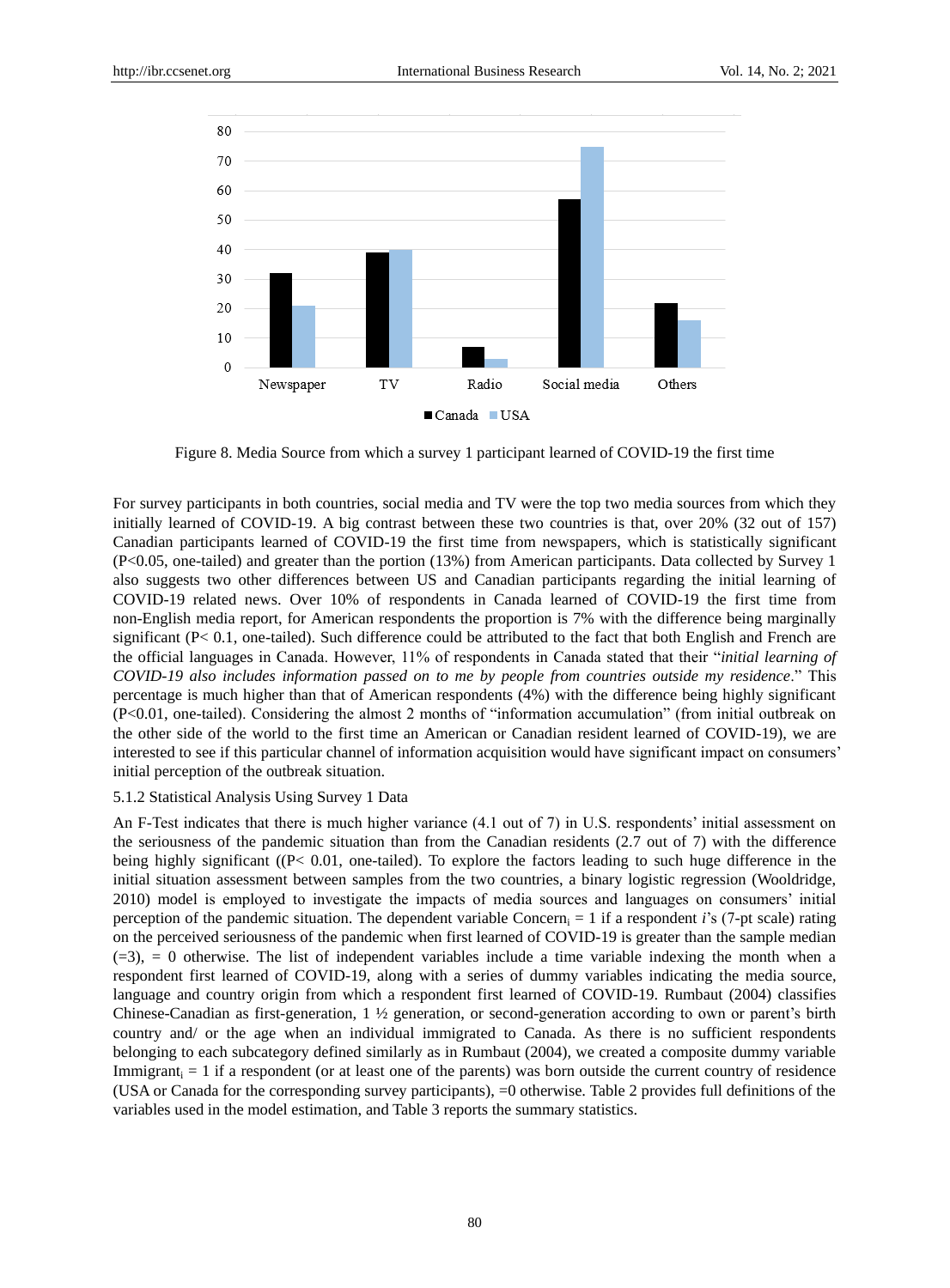| Variables                    | Description & Values                                                                       |
|------------------------------|--------------------------------------------------------------------------------------------|
| <b>Perceived Seriousness</b> | (7-pt scale) with 1 being "not serious at all", 7 being "most serious"                     |
| <b>FT</b>                    | First time learned of COVID-19. 0="Nov,19", 1="Dec,19", 2="Jan,20", 3="Feb,20", 4="Mar,20" |
|                              | $= 1$ if first learned of COVID-19 from online or offline Newspaper;                       |
| Newspaper                    | $= 0$ otherwise                                                                            |
|                              | $= 1$ if first learned of COVID-19 from a TV network;                                      |
| TV                           | $= 0$ otherwise                                                                            |
|                              | $= 1$ if first learned of COVID-19 from social media;                                      |
| SocialMedia                  | $= 0$ otherwise                                                                            |
|                              | $= 1$ if first learned of COVID-19 from non-English media;                                 |
| NonEng                       | $= 0$ otherwise                                                                            |
|                              | $=$ 1 if first learned of COVID-19 from outside of current country of residence;           |
| <b>DiffCY</b>                | $= 0$ otherwise                                                                            |
|                              | $= 1$ respondent or at least one parent was born outside current country of residence;     |
| Immigrant                    | $= 0$ otherwise                                                                            |

Table 2. List of variables for statistical analysis using survey 1 data

Table 3. Descriptive statistics for the list of variables in Table 2

| Variables                | Mean   |            | Median         |              | Std. Dev |            | Min            |                | Max    |                |
|--------------------------|--------|------------|----------------|--------------|----------|------------|----------------|----------------|--------|----------------|
|                          | Canada | <b>USA</b> | Canada         | <b>USA</b>   | Canada   | <b>USA</b> | Canada         | <b>USA</b>     | Canada | USA.           |
| <b>Perceived Serious</b> | 3.178  | 3.961      | 3              | 4            | 1.649    | 1.964      | 1              |                | 7      | 7              |
| <b>FT</b>                | 1.981  | 2.071      | 2              | 2            | 0.984    | 1.117      | $\overline{0}$ | $\overline{0}$ | 4      | $\overline{4}$ |
| Newspaper                | 0.204  | 0.135      | $\Omega$       | $\mathbf{0}$ | 0.403    | 0.342      | $\Omega$       | $\Omega$       |        |                |
| TV                       | 0.242  | 0.258      | $\Omega$       | $\Omega$     | 0.428    | 0.438      | $\Omega$       | $\Omega$       |        |                |
| Social Media             | 0.357  | 0.484      | $\Omega$       | $\theta$     | 0.479    | 0.500      | $\overline{0}$ | $\theta$       | 1      |                |
| NonEng                   | 0.108  | 0.071      | $\Omega$       | $\theta$     | 0.311    | 0.257      | $\overline{0}$ | $\theta$       | -      |                |
| <b>DiffCY</b>            | 0.11   | 0.041      | $\Omega$       | $\theta$     | 0.312    | 0.197      | $\Omega$       | $\Omega$       |        |                |
| Immigrant                | 0.293  | 0.146      | $\overline{0}$ | $\theta$     | 0.455    | 0.353      | $\overline{0}$ | $\Omega$       |        |                |

The probability that a respondent *i* would perceive the situation to be serious after first learning of COVD-19 is specified as

$$
Pr(Concern_i = 1) = \frac{\exp(x_i \beta)}{1 + \exp(x_i \beta)}
$$
(1)

where

$$
x_i\beta = \beta_0 + \beta_1 FT_i + \beta_2 Newspaper_i + \beta_3 TV_i + \beta_4 SocialMedia_i + \beta_5 NonEng_i + \beta_6 DiffCY_i + \beta_7 Immigrant_i
$$
\n(2)

Full results of estimation are reported in Table 4. For Canadian respondents, the only media source that had statistically significant effect on their initial perception of the situation seriousness is social media with estimated coefficient  $\beta_4 = -1.2$ , which can be converted to  $\exp(\beta_4) = 0.3$ . This points to an interesting finding: all else being equal, the odds of perceiving a serious outbreak early are 70% lower for a Canadian who first learned of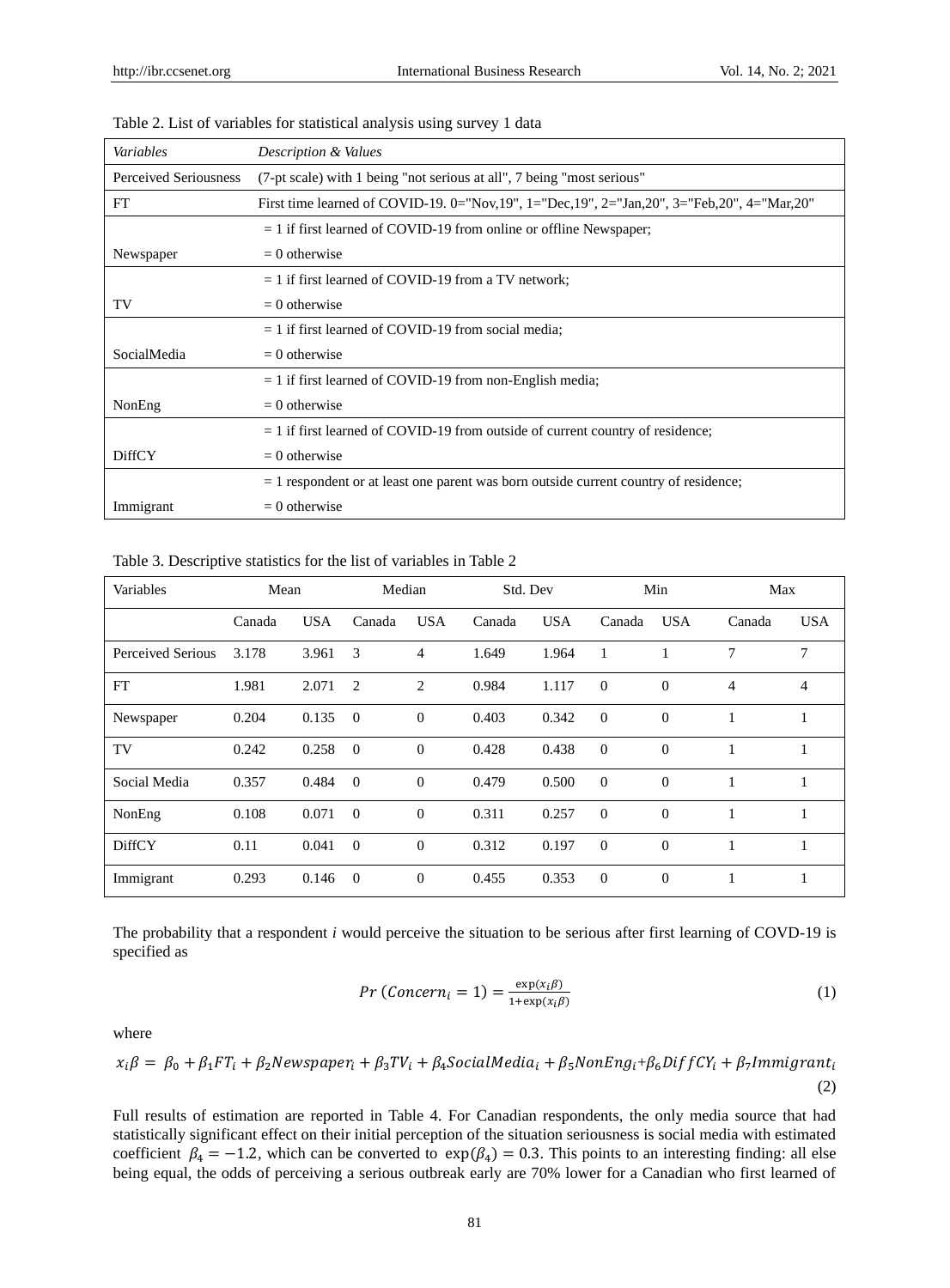COVID-19 through social media! In contrast, TV is the only media source that had statistically significant effect on American respondents" initial perception of the outbreak situation with estimated coefficient being 1.068, which can also be converted to the effect on odds ratio:  $\exp(1.068) = 2.909$ . All else being equal, the odds of perceiving a serious outbreak early are 190% higher for a U.S. resident who first learned of COVID-19 through TV networks. We believe this findings echoes the huge diversification in terms of opinion and coverage view across different TV networks in U.S. According to a survey conducted as a part of Pew Research Center"s Election News Pathways project (Jurkowitz & Mitchell, 2020), the pandemic coverage varies notably across Fox News, MSNBC and CNN (the three major cable news networks featured in the analysis as American"s major sources of political and general news). Consequently first learning of COVID-19 from the TV network which reports the pandemic outbreak in much more serious tone (with greater coverage) would drive an American to draw similar conclusion about the situation. For survey respondents from both countries, learning of COVID-19 news the first time from a non-English media source significantly increase the likelihood of perceiving the situation to be serious at the beginning (exponentiated coefficient  $= 3.7$  for Canadian,  $= 7.2$  for American). Another significant difference is that Canadian respondents having immigration background (as defined similarly in Cleveland & Xu, 2019) are more likely to form an early perception of serious outbreak (estimated coefficient  $= 0.654$ , exponentiated coefficient  $= 1.924$ ) while such effect is insignificant for respondents from the U.S. We also estimated the binary logit model (Equation 1) by including in Equation (2) the interaction terms between Immigrant and different media source variables in Table 2. None of estimated coefficients for the interactive terms is statistically significant. We believe this can be attributed to the fact that the ethnicity backgrounds of Amazon MTurk workers are not sufficiently diversified (Ross, Irani, Silberman, Zaldivar, & Tomlinson, 2010).

| Variables     | Parameters | <b>Estimated Coefficient</b> |          | Std. Error |       | P-Value  |          |
|---------------|------------|------------------------------|----------|------------|-------|----------|----------|
|               |            | (Canada)                     | (USA)    | (Canada)   | (USA) | (Canada) | (USA)    |
| Intercept     | $\beta 0$  | $-0.630$                     | $-0.849$ | 0.518      | 0.645 | 0.224    | 0.188    |
| FT            | $\beta$ 1  | 0.184                        | 0.059    | 0.187      | 0.163 | 0.327    | 0.718    |
| Newspaper     | $\beta$ 2  | $-0.748$                     | 1.044    | 0.549      | 0.721 | 0.173    | 0.147    |
| TV            | $\beta$ 3  | $-0.555$                     | 1.068    | 0.525      | 0.647 | 0.291    | $0.099*$ |
| SocialMedia   | $\beta$ 4  | $-1.200$                     | 0.958    | 0.515      | 0.608 | $0.020*$ | 0.115    |
| NonEng        | $\beta$ 5  | 1.315                        | 1.974    | 0.574      | 1.105 | $0.022*$ | $0.074*$ |
| <b>DiffCY</b> | $\beta$ 6  | 0.620                        | $-1.564$ | 0.589      | 1.095 | 0.293    | 0.153    |
| Immigrant     | $\beta$ 7  | 0.654                        | 0.770    | 0.414      | 0.564 | $0.104*$ | 0.173    |

Table 4. Binary Logistic Regression Output using Survey 1 Data

*Note*: \* indicates statistically significance at alpha level of 0.1 or less.

#### *5.2 Survey 2 Data Analysis*

#### 5.2.1 Information Acquisition during Lockdown

Responses collected by Survey 2 continue showing difference in terms of information gathering and exchange after about three months of outbreak between U.S. and Canadian participants. As illustrated by Figure 9, the percentage of Canadians who checked COVID-19 news in more than one languages is almost twice as much as that of Americans, such difference is found to be statistically significant (P< 0.001, one-tailed).

82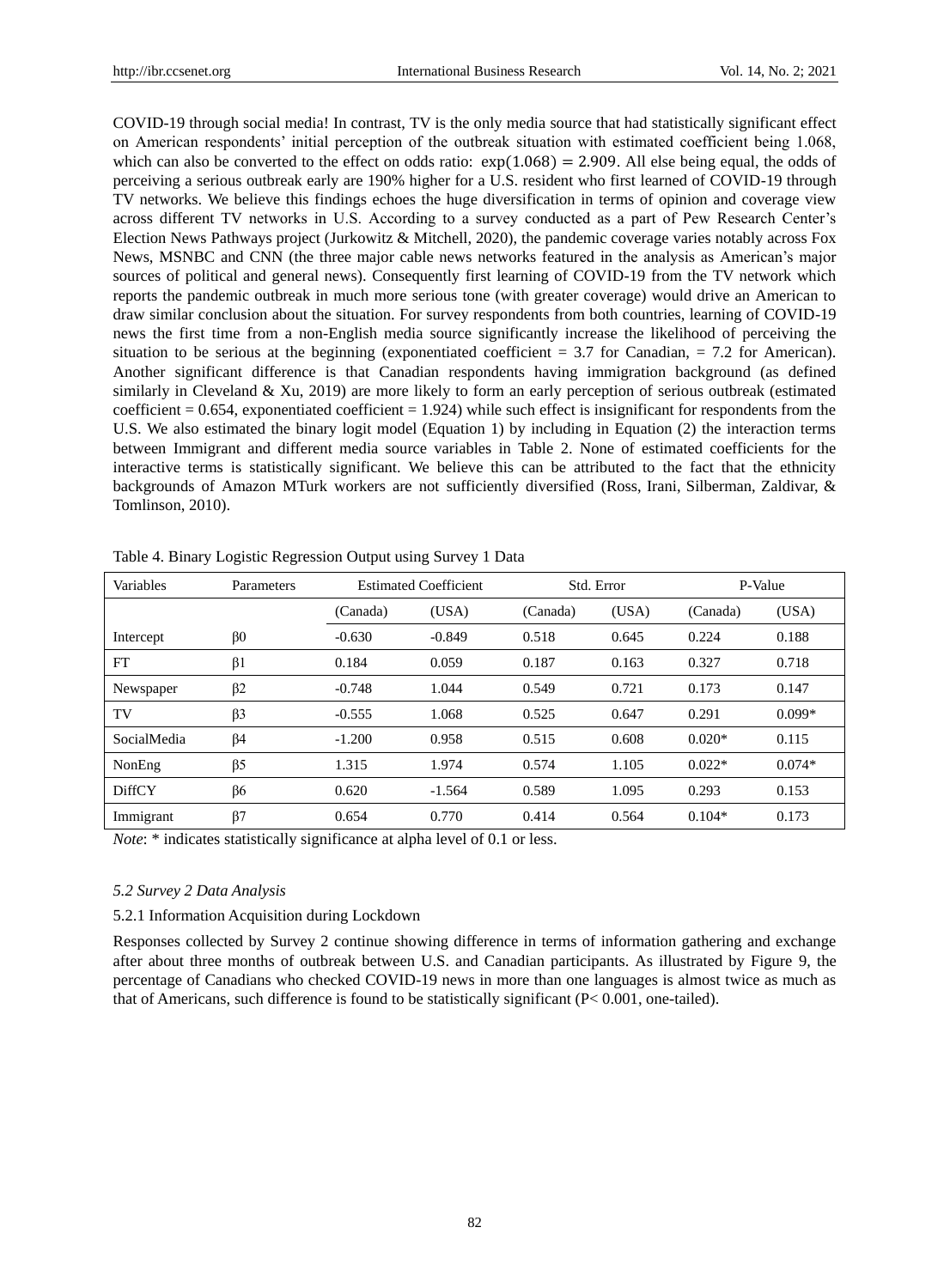

Figure 9. Number of survey 2 participants who browsed COVID-19 news in more than one language

Over 80% of participants from either country have been discussing and sharing COVID-19 related information (e.g. cases, social distancing, food stocking) with others through multiple channels including inside family residence, colleagues at work, family or friends from the same or different city/provinces, etc. A big contrast is, over 41% of respondents from Canada have been exchanging information with people outside their country of residence, while this percentage is only about 12% among respondents from U.S. The difference is again statistically significant (P  $< 0.001$ , one-tailed test). Respondents were also asked to state their level of satisfactions towards government public's health advisories, pandemic-relief social benefits, as well as their concerns about job security during the outbreak. Respondents from Canada are more satisfied with government"s public health advisory (median = 3.7 out of 5-pt scale) than US participants (median = 2.5 out of 5-pt scale). Similar pattern is found on the survey respondents' satisfaction level towards government's pandemic-relief social benefits (median  $= 3.5$  for Canadian participants which is greater than median  $= 2.5$  for U.S. participants, out of 5-pt scale). Meanwhile Canadians are found to be more concerned (median = 4.4 out of 7-pt scale) in comparison to the Americans (median  $= 3.5$  out of 7-pt scale) about job security. All the above differences between survey responses from the two countries are statistically significant (P <0.001, one-tailed test).

## 5.2.2 Statistical Analysis Using Survey 2 Data

Another binary logistic regression model is employed to investigate factors influencing consumers" propensity of stockpiling food during COVID-19 outbreak. The dependent variable Stocking<sub>i</sub> = 1 if a respondent *i* answered "Yes" to question in survey 2 stating that the household stocked more food during pandemic than it used to,  $= 0$ otherwise. The list of independent variables include media language selection, shopping frequency, percentage of online shopping, job security concern, plus immigration status (using the same definition as in survey 1) along with other demographic characteristics. Table 5 provides full definitions of the variables used in the survey 2 model estimation, and Table 6 reports the summary statistics.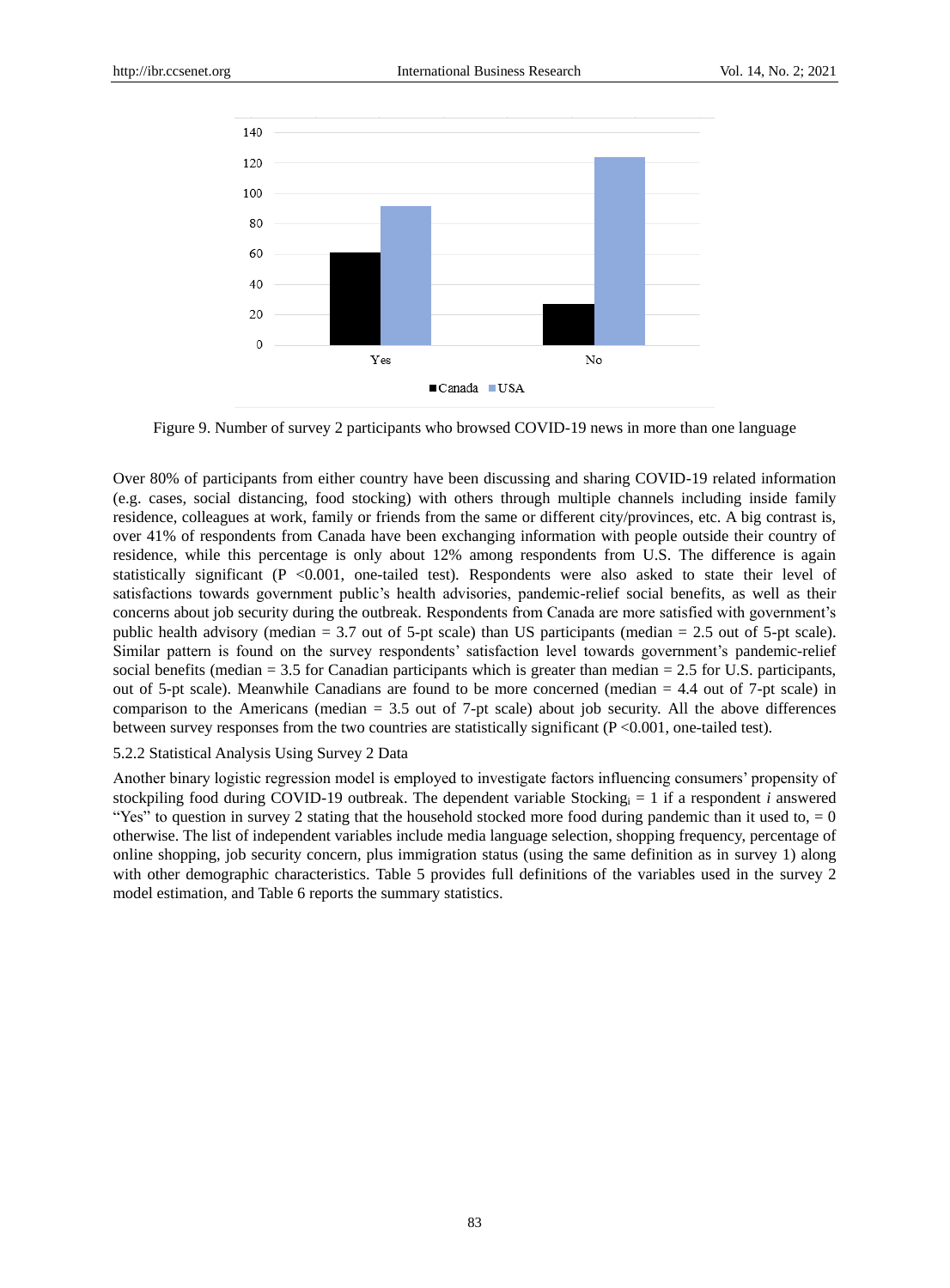| Variables | Description & Values                                                                                          |
|-----------|---------------------------------------------------------------------------------------------------------------|
|           | $=$ 1 if household stocks more food during outbreak than it used to;                                          |
| Stocking  | $=0$ otherwise                                                                                                |
|           | $=1$ browse COVID-19 news in multiple languages;                                                              |
| Languages | $=0$ otherwise                                                                                                |
|           | Offline shopping frequency. 0="Pure online", 1="Once a month", 2="Once every 2 weeks", 3="Once every          |
| Frequency | week", $4=$ "More than once per Week"                                                                         |
| Online    | Percentage of online grocery shopping during the pandemic                                                     |
| Job       | (7-pt scale) with 1 being "not concerned at all", 7 being "very concerned" about job security during outbreak |
|           | $=$ 1 respondent or at least one parent was born outside current country of residence;                        |
| Immigrant | $=0$ otherwise                                                                                                |
| Gender    | $=1$ for female; $=0$ otherwise.                                                                              |
| Caucasian | $=$ 1 if self-identified as this ethnicity group; $=$ 0 otherwise                                             |

Table 5. List of variables for statistical analysis using survey 2 data

Table 6. Descriptive statistics for the list of variables in Table 5

| Variables | Mean   |            |          | Median     |        | Std. Dev   | Min      |              | Max    |            |
|-----------|--------|------------|----------|------------|--------|------------|----------|--------------|--------|------------|
|           | Canada | <b>USA</b> | Canada   | <b>USA</b> | Canada | <b>USA</b> | Canada   | <b>USA</b>   | Canada | <b>USA</b> |
| Stocking  | 0.601  | 0.636      |          |            | 0.490  | 0.481      | $\Omega$ | $\Omega$     |        |            |
| Languages | 0.399  | 0.179      | $\Omega$ | $\Omega$   | 0.490  | 0.383      | $\Omega$ | $\theta$     |        |            |
| Frequency | 2.803  | 2.535      | 3        | 3          | 1.464  | 1.336      | $\Omega$ | $\Omega$     | 9      | 9          |
| Online    | 0.302  | 0.341      | 0.2      | 0.2        | 0.322  | 0.350      | $\Omega$ | $\Omega$     |        |            |
| Job       | 4.353  | 3.536      | 5        | 4          | 1.949  | 1.833      | 1        |              | 7      | 7          |
| Immigrant | 0.316  | 0.079      | $\theta$ | $\Omega$   | 0.465  | 0.270      | $\Omega$ | $\theta$     |        |            |
| Gender    | 0.480  | 0.490      | $\theta$ | $\Omega$   | 0.501  | 0.502      | $\Omega$ | $\theta$     |        |            |
| Caucasian | 0.546  | 0.815      |          |            | 0.500  | 0.390      | $\theta$ | $\mathbf{0}$ |        |            |

The probability that a respondent *i* would engage in food stockpiling during the outbreak is specified as

$$
Pr(Stocking_i = 1) = \frac{\exp(x_i \gamma)}{1 + \exp(x_i \gamma)}
$$
(3)

where

 $x_i \gamma = \gamma_0 + \gamma_1$ Language $s_i + \gamma_2$ Frequenc $y_i + \gamma_3$ Online $_i + \gamma_4$ Jo $b_i + \gamma_5$ Immigrant $_i + \gamma_6$ Gende $r_i$ 

$$
+\gamma_7 Caucasian_i\tag{4}
$$

According to the full estimation output reported in Table 7, responses to survey 2 revealed much bigger behavioural difference between Canada and U. S. customers after passing the initial outbreak period. The only common factor which significantly affects the propensity of food stocking in both countries is the concern for job security. The estimated coefficients  $(\gamma_4)$  are 0.353 for Canadian respondents and 0.332 for U.S. respondents, both of which can be converted to the exponentiated level around 1.4. Thus all else being equal, the odds of food stocking are 40% higher for a (U.S. or Canadian) customer who is more concerned about job security during the pandemic. We believe this finding has important economic policy implication during the pandemic. It was found in survey 1 that first learning of COVID-19 in non-English media significantly affects a consumer (either in U.S. or Canada)"s initial perception regarding the seriousness of this pandemic. We found in survey 2 that similar effect continues influencing a Canadian customer's decision to stockpiling food during the outbreak. The estimated coefficient of  $\gamma_1$  equals 0.878 for Canadian respondents, which suggests a huge quantitative effect as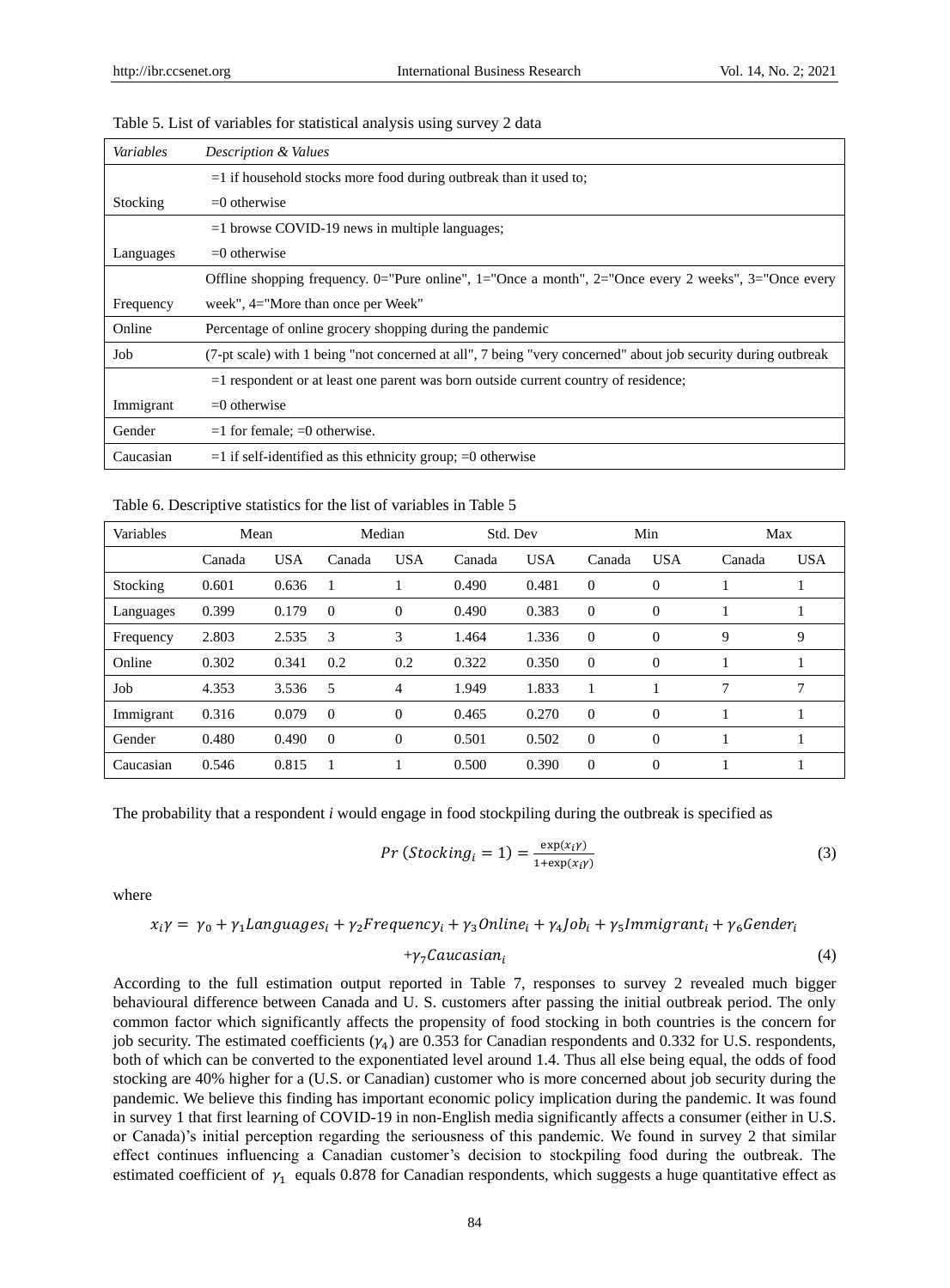$\exp(\gamma_1) = 2.407$ : all else being equal, the odds of food stocking are 140% higher for a Canadian resident who has been following COVID-19 news in multiple languages during the outbreak. Canadians who conducted greater proportion of grocery shopping online are also more likely to stockpiling food, while the effect of offline shopping frequency goes the other direction. Caucasian customers in Canada are found to be less likely of food stocking. Yet none of these factors has statistically significant impact on American customers" food stockpiling decision. Data from U.S. respondents only suggested that female customers are less likely to stockpiling.

| Variables | Parameters     | <b>Estimated Coefficient</b> |          | Std. Error |       | P-Value  |          |
|-----------|----------------|------------------------------|----------|------------|-------|----------|----------|
|           |                | (Canada)                     | (USA)    | (Canada)   | (USA) | (Canada) | (USA)    |
| Intercept | $\Upsilon_0$   | $-0.509$                     | $-0.924$ | 0.867      | 0.733 | 0.557    | 0.208    |
| Languages | $\Upsilon_1$   | 0.878                        | 0.790    | 0.441      | 0.593 | $0.047*$ | 0.182    |
| Frequency | $\Upsilon_{2}$ | $-0.319$                     | 0.165    | 0.163      | 0.162 | $0.050*$ | 0.308    |
| Online    | $\Upsilon_3$   | 1.295                        | 0.512    | 0.712      | 0.580 | $0.069*$ | 0.377    |
| Job       | $\Upsilon_4$   | 0.353                        | 0.332    | 0.114      | 0.113 | $0.002*$ | $0.003*$ |
| Immigrant | $\Upsilon_5$   | $-0.575$                     | $-0.071$ | 0.512      | 0.855 | 0.262    | 0.933    |
| Gender    | $\Upsilon_6$   | 0.491                        | $-1.179$ | 0.419      | 0.398 | 0.241    | $0.003*$ |
| Caucasian | $\Upsilon_7$   | $-0.765$                     | 0.418    | 0.448      | 0.541 | $0.088*$ | 0.440    |

Table 7. Binary Logistic Regression Output using Survey 2 Data

*Note*: \* indicates statistically significance at alpha level of 0.1 or less.

#### **6. Conclusion**

#### *6.1 Summary of Research Findings*

Despite near 100% reach of internet in both countries, Hypothesis #1 is only found to be supported by Canadian participants" responses to survey 1. Social media is the only media source of initial COVID-19 information which significantly affects the likelihood of a Canadian perceiving the situation to be serious at the beginning of outbreak. Such effect was not found from U.S participants in survey 1. Hypothesis #2 was supported by estimation results using survey 1 data from both U.S. and Canadian participants. First learning of COVID-19 from non-English media report significantly increases the likelihood of a consumer having early perception of a serious outbreak. As both countries under our study have another language other than English to be official or popular language (French in Canada, Spanish in U.S.), we tried to seek additional support to this hypothesis from the "outside country of residence" information source. Due to the small proportion of respondents (Canada 11%, U.S. 4% as in Table 3) that fall into the classification in survey 1, first learning COVID-19 from outside country of residence was not found to be a significant factor influencing a consumer"s initial perception of the outbreak to be serious. We did find that a Canadian who has stronger immigrant background as defined in Table 1 is more likely to perceive the pandemic to be serious at the beginning of outbreak, which could be considered as additional support to Hypothesis #2.

Hypothesis #3 did not receive much support from analyzing participants' responses to survey 2. In this round of survey, participants were asked again if they have been following and exchange COVID-19 related information via multiple media types, media reports in different languages, and especially with people outside participants" country of residences. None of these factors were found to significantly influence a (U.S. or Canada) consumer"s propensity to food stockpiling. Neither is a participant"s immigration background affects the stockpiling decision. The only exception is that following COVID-19 news in multiple languages would increase the likelihood of a consumer in Canada to engage in food stocking. Participants were also asked to state their opinion (concern or satisfaction) towards multiple social-economic issues related to COVID-19: government official's public health advisory, pandemic relief social benefit, job security concern during the outbreak, and the social behaviour norm post pandemic. Only the concern for job security is found to have significant effect on increasing the likelihood that a participant (U.S. or Canada) would engage in food stockpiling during the pandemic. We believe this finding provides support to hypothesis #4.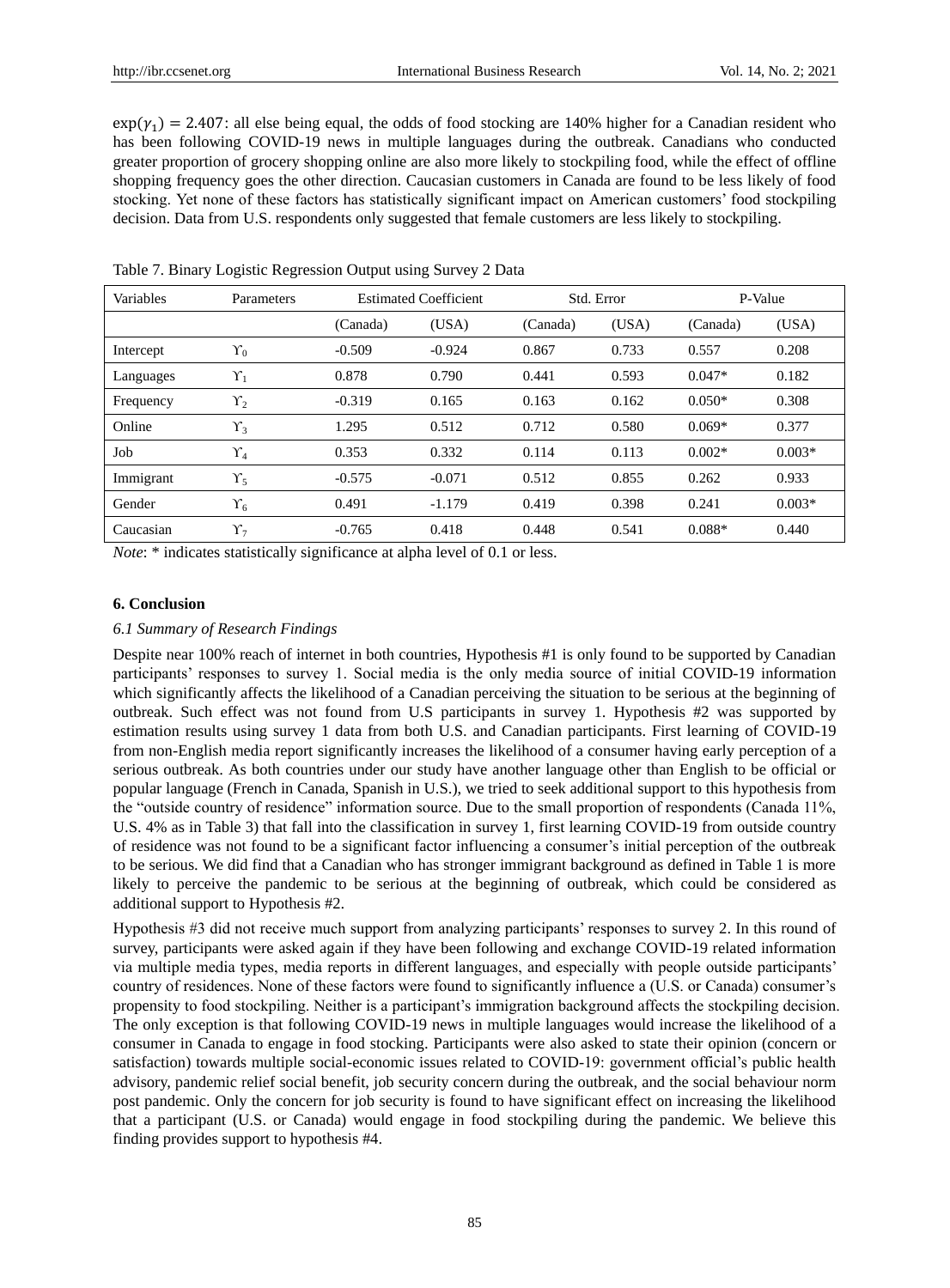## *6.2 Limitations and Future Researches*

Although Mechanical Turk workers are more diverse than the undergraduate student subject pool, it is however significantly less diverse than the general US or Canadian population (Hitlin, 2016). Figure 10 illustrates the birth decades of Canadian participants in survey 1, which were significantly younger and the pattern was similar for U.S. participants. The high percentage of Caucasian participants in survey 2 (55% in Canada, 82% in U.S. according to Table 2) also suggest less ethnicity diversification.



Figure 10. Birth decades of Canadian MTurk participants for survey 1

Even with such participant profile we are still able to identify some significant factors influencing consumer behaviour under such unprecedented pandemic outbreak. However we believe this presents a major challenge to our research question regarding consumers" information acquisition and exchange regarding COVID-19 through multiple sources that are tied specifically to their ethnicity backgrounds. Surveying from a more diversified subject pool is certainly an important direction of future research in order to obtain a more comprehensive understanding on how the ethnicity-related factors (Laroche, Kim, & Clarke, 1997) affect consumers' information processing and stockpiling behaviour under such a global pandemic.

The current paper focuses on the comparison between U.S. and Canadian consumers under the pandemic outbreak. Greater resources including time, funding and human capitals could allow us to expand the scope of primary data collection by covering more countries over different continents. For example, it would be interesting to conduct similar comparison between consumers from Europe such as U.K, Italy, versus those from Asia or Oceania (e.g. Australia). Larger data size across multiple countries/ regions could also allow the employment of more advanced statistical models (e.g. structural equation models, SEM) for validity and reliability of the empirical investigations. Findings from those future research directions, in combined with insights collected from the current paper, would help weave a complete "map" to fully understand the short term as well as long term influences of COVID-19 (beginning, during and post outbreak) on consumers" information acquisition and shopping behaviour.

## **Acknowledgments**

The survey studies reported in this manuscript are sponsored by University of Guelph COVID-19 Research Development and Catalyst Fund awarded in May 2020.

## **References**

- Assuncao, J. L., & Meyer, R. J. (1993). The rational effect of price promotions on sales and consumption. *Management Science, 39*(5), 517-535.<https://doi.org/10.1287/mnsc.39.5.517>
- Azadegan, A., Patel, P. C., Zangoueinezhad, A., & Linderman, K. (2013), The effect of environmental complexity and environmental dynamism on lean practices. *Journal of Operations Management, 31*(4), 193-212.<https://doi.org/10.1016/j.jom.2013.03.002>

Barello, S. H. (2014). Consumer spending and US employment from the 2007-2009 recession through 2022.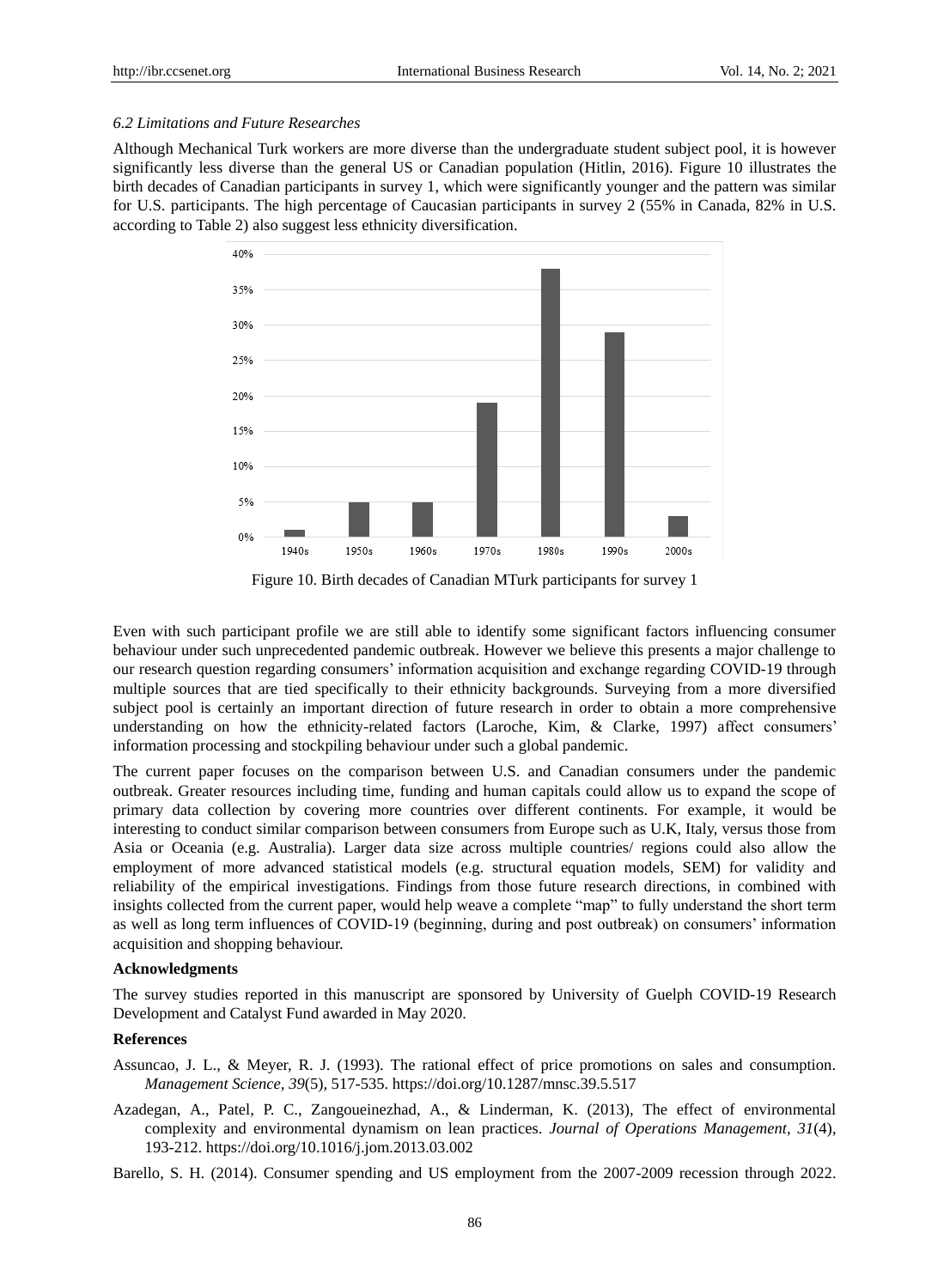*Monthly Labor Review, 137*(10), 1-36.<https://doi.org/10.21916/mlr.2014.34>

- Bell, D. R., Chiang, J., & Padmanabhan, V. (1999). The decomposition of promotional response: An empirical generalization. *Marketing Science, 18*(4), 504-526.<https://doi.org/10.1287/mksc.18.4.504>
- Bendoly, E., & Hur, D. (2007). Bipolarity in reactions to operational "constraints": OM bugs under an OB lens. *Journal of Operations Management, 25*(1), 1-13[. https://doi.org/10.1016/j.jom.2005.08.004](https://doi.org/10.1016/j.jom.2005.08.004)
- Besson, E. K. (2020). COVID-19 (Coronavirus): Panic buying and its impact on global health supply chains. *World Bank*. Retrieved from [https://blogs.worldbank.org/health/covid-19-coronavirus-panic-buying-and-its-impact-global-health-supply](https://blogs.worldbank.org/health/covid-19-coronavirus-panic-buying-and-its-impact-global-health-supply-chains)[chains](https://blogs.worldbank.org/health/covid-19-coronavirus-panic-buying-and-its-impact-global-health-supply-chains)
- Blattberg, R. C., Eppen, G. D., & Lieberman, J. (1981). A theoretical and empirical evaluation of price deals for consumer nondurables. *Journal of Marketing, 45*(1), 116-129. <https://doi.org/10.1177/002224298104500111>
- Bogart, N. (2020). Nobody was ready': Retail Council of Canada urges consumers to stop panicking as grocers stripped bare. *CTV news*. Retrieved from [https://www.ctvnews.ca/health/coronavirus/nobody-was-ready-retail-council-of-canada-urges-consumers-to](https://www.ctvnews.ca/health/coronavirus/nobody-was-ready-retail-council-of-canada-urges-consumers-to-stop-panicking-as-grocers-stripped-bare-1.4851901) [-stop-panicking-as-grocers-stripped-bare-1.4851901](https://www.ctvnews.ca/health/coronavirus/nobody-was-ready-retail-council-of-canada-urges-consumers-to-stop-panicking-as-grocers-stripped-bare-1.4851901)
- Boizot, C., Robin, J. M., & Visser, M. (2001). The demand for food products: an analysis of interpurchase times and purchased quantities. *The Economic Journal, 111*(470), 391-419. <https://doi.org/10.1111/1468-0297.00613>
- Breiter, A., & Huchzermeier, A. (2015). Promotion planning and supply chain contracting in a high–low pricing environment. *Production and Operations Management, 24*(2), 219-236.<https://doi.org/10.1111/poms.12250>
- Charlton, E. (2020). How experts are fighting the Coronavirus 'infodemic'. *World Economic Forum*. Retrieved from<https://www.weforum.org/agenda/2020/03/how-experts-are-fighting-the-coronavirus-infodemic/>
- Chen, Y., Rajabifard, A., Sabri, S., Potts, K. E., Laylavi, F., Xie, Y., & Zhang, Y. (2020). A discussion of irrational stockpiling behaviour during crisis. *Journal of Safety Science and Resilience, 1*(1), 57-58. <https://doi.org/10.1016/j.jnlssr.2020.06.003>
- Cleveland, M., & Xu, C. (2019). Multifaceted acculturation in multiethnic settings. *Journal of Business Research, 103*, 250-260.<https://doi.org/10.1016/j.jbusres.2019.01.051>
- Easley, D., & Kleinberg, J. (2010). *Networks, crowds, and markets reasoning about a highly connected world*. New York, NY: Cambridge University Press.
- El-Assal, K. (2020). Over 80% of Canada"s population growth from immigration. *CIC news*. Retrieved from <https://www.cicnews.com/2020/06/over-80-of-canadas-population-growth-from-immigration-0614770.html>
- Elmore, C. (2017). Irma: Frenzied buying in Palm Beach, St. Lucie regions led state. *The Palm Beach Post*. Retrieved from [https://www.palmbeachpost.com/business/data-firm-tracked-how-hurricane-irma-storesales-boomed-went-b](https://www.palmbeachpost.com/business/data-firm-tracked-how-hurricane-irma-storesales-boomed-went-bust/LIDVXIL3qlqJGLlaosfSiL/) [ust/LIDVXIL3qlqJGLlaosfSiL/](https://www.palmbeachpost.com/business/data-firm-tracked-how-hurricane-irma-storesales-boomed-went-bust/LIDVXIL3qlqJGLlaosfSiL/)
- Gupta, S. (1988). Impact of sales promotions on when, what, and how much to buy. *Journal of Marketing Research, 25*(4), 342-355[. https://doi.org/10.1177/002224378802500402](https://doi.org/10.1177/002224378802500402)
- Helsen, K., & Schmittlein, D. C. (1992). Some characterizations of stockpiling behavior under uncertainty. *Marketing Letters, 3*, 5-16.<https://doi.org/10.1007/BF00994076>
- Hendel, I., & Nevo, A. (2006). Measuring the implications of sales and consumer inventory behavior. *Econometrica, 74*(6), 1637-1673.<https://doi.org/10.1111/j.1468-0262.2006.00721.x>
- Hendricks, K. B., Jacobs, B. W., & Singhal, V. R. (2019). Stock market reaction to supply chain disruptions from the 2011 Great East Japan Earthquake. *Manufacturing & Service Operations Management, 22*(4), 683-699. <https://doi.org/10.1287/msom.2019.0777>
- Hitlin, P. (2016). Research in the Crowdsourcing Age, a Case Study. *Pew Research Center*. Retrieved from <http://www.pewinternet.org/2016/07/11/research-in-the-crowdsourcing-age-a-case-study/>
- Ho, T. H., Tang, C. S., & Bell, D. R. (1998). Rational shopping behavior and the option value of variable pricing. *Management Science, 44*(12), 145-160.<https://doi.org/10.1287/mnsc.44.12.S145>
- Hobson, C. J., Kamen, J., Szostek, J., Nethercut, C. M., Tiedmann, J. W., & Wojnarowicz, S. (1998). Stressful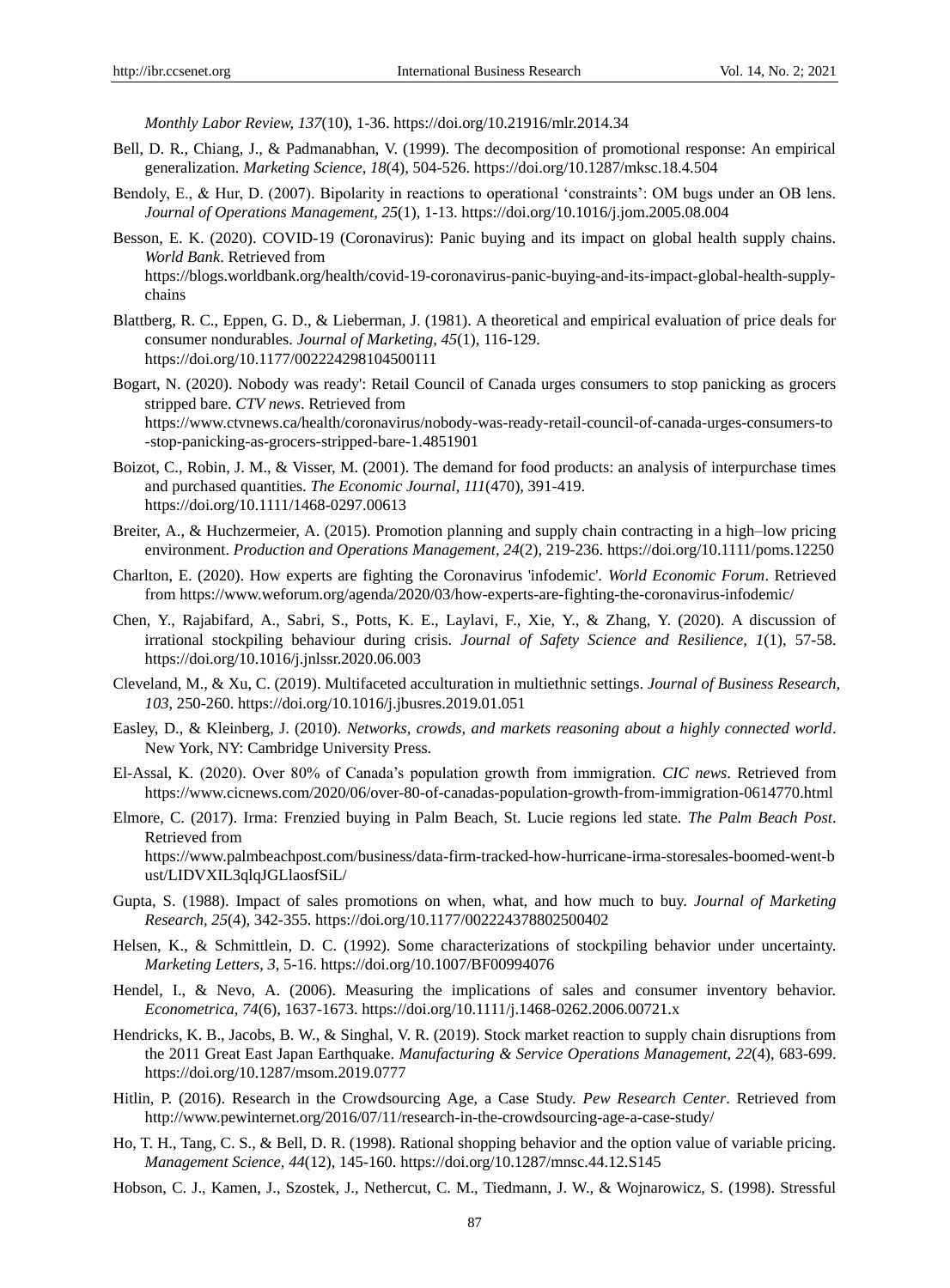life events: A revision and update of the Social Readjustment Rating Scale. *International Journal of Stress Management, 5*(1), 1-23.<https://doi.org/10.1023/A:1022978019315>

- Huchzermeier, A., Iyer, A., & Freiheit, J. (2002). The supply chain impact of smart customers in a promotional environment. *Manufacturing & Service Operations Management, 4*(3), 228-240. <https://doi.org/10.1287/msom.4.3.228.7755>
- Iyer, A. V., & Ye, J. (2000). Assessing the value of information sharing in a promotional retail environment. *Manufacturing & Service Operations Management, 2*(2), 128-143. <https://doi.org/10.1287/msom.2.2.128.12350>
- Jurkowitz, M., & Mitchell, A. (2020). Cable TV and COVID-19: How Americans perceive the outbreak and view media coverage differ by main news source. *Pew Research Center*. Retrieved from [https://www.journalism.org/2020/04/01/cable-tv-and-covid-19-how-americans-perceive-the-outbreak-and-v](https://www.journalism.org/2020/04/01/cable-tv-and-covid-19-how-americans-perceive-the-outbreak-and-view-media-coverage-differ-by-main-news-source/) [iew-media-coverage-differ-by-main-news-source/](https://www.journalism.org/2020/04/01/cable-tv-and-covid-19-how-americans-perceive-the-outbreak-and-view-media-coverage-differ-by-main-news-source/)
- Laroche, M., Kim, C. K., & Clarke, M. (1997). The effects of ethnicity factors on consumer deal interests: An empirical study of French-and English-Canadians. *Journal of Marketing Theory and Practice, 5*(1), 100-112.<https://doi.org/10.1080/10696679.1997.11501754>
- Loxton, M., Truskett, R., Scarf, B., Sindone, L., Baldry, G., & Zhao, Y. (2020). Consumer behaviour during crises: preliminary research on how coronavirus has manifested consumer panic buying, herd mentality, changing discretionary spending and the role of the media in influencing behaviour. *Journal of Risk and Financial Management, 13*(8), 166-187[. https://doi.org/10.3390/jrfm13080166](https://doi.org/10.3390/jrfm13080166)
- Rocca, R. (2020). Ontario reopening Stage 3: Gathering limit increasing as indoor dining, gyms permitted to reopen. *Global News*. Retrieved from <https://globalnews.ca/news/7169242/ontario-coronavirus-stage-3-reopening-plan/>
- Ross, J., Irani, L., Silberman, M. S., Zaldivar, A., & Tomlinson, B. (2010). Who are the crowdworkers? Shifting demographics in Mechanical Turk. *CHI'10 extended abstracts on Human factors in computing systems*, 2863-2872.<https://doi.org/10.1145/1753846.1753873>
- Rumbaut, R. G. (2004). Ages, life stages, and generational cohorts: decomposing the immigrant first and second generations in the United States. *International Migration Review, 38*(3), 1160-1205. <https://doi.org/10.1111/j.1747-7379.2004.tb00232.x>
- Scamman, K. (2019). Immigration Trends and Language Diversity in the United States (Infographic). *Telelanguage.com*. Retrieved from

<https://telelanguage.com/immigration-trends-and-language-diversity-in-the-united-states-infographic/>

- Shapira, D., Coco, J., & Sorbara, T. (2020). Canada: Impacts Of COVID-19 On Landlord And Tenant Obligations In Commercial Leases. *Wildeboer Dellelce LLP*. Retrieved from [https://www.mondaq.com/canada/litigation-contracts-and-force-majeure/927008/impacts-of-covid-19-on-la](https://www.mondaq.com/canada/litigation-contracts-and-force-majeure/927008/impacts-of-covid-19-on-landlord-and-tenant-obligations-in-commercial-leases) [ndlord-and-tenant-obligations-in-commercial-leases](https://www.mondaq.com/canada/litigation-contracts-and-force-majeure/927008/impacts-of-covid-19-on-landlord-and-tenant-obligations-in-commercial-leases)
- Snyder, L. V., Atan, Z., Peng, P., Rong, Y., Schmitt, A. J., & Sinsoysal, B. (2015). OR/MS models for supply chain disruptions: A review. *IIE Transactions, 48*(2), 89-109. <https://doi.org/10.1080/0740817X.2015.1067735>
- Sterman, J. D., & Dogan, G. (2015). "I"m not hoarding, I"m just stocking up before the hoarders get here.": Behavioral causes of phantom ordering in supply chains. *Journal of Operations Management, 39-40*, 6-22. <https://doi.org/10.1016/j.jom.2015.07.002>
- Sweeny, K., & Shepperd, J. A. (2007). Do people brace sensibly? Risk judgments and risk prevalence. *Personality and Social Psychology Bulletin, 33*(8), 1064-1075[. https://doi.org/10.1177/0146167207301024](https://doi.org/10.1177/0146167207301024)
- Tokar, T., Aloysius, J., Williams, B., & Waller, M. (2014). Bracing for demand shocks: An experimental investigation. *Journal of Operations Management, 32*(4), 205-216. <https://doi.org/10.1016/j.jom.2013.08.001>
- Wernerfelt, B., & Karnani, A. (1987). Competitive strategy under uncertainty. *Strategic Management Journal, 8*(2), 187-194.<https://doi.org/10.1002/smj.4250080209>
- Wooldridge, J. M. (2010). *Econometric analysis of cross section and panel data*. Cambridge, MA: MIT press.
- Yuen, K. F., Wang, X., Ma, F., & Li, K. X. (2020). The psychological causes of panic buying following a health crisis. *International Journal of Environmental Research and Public Health, 17*(10), 3513.